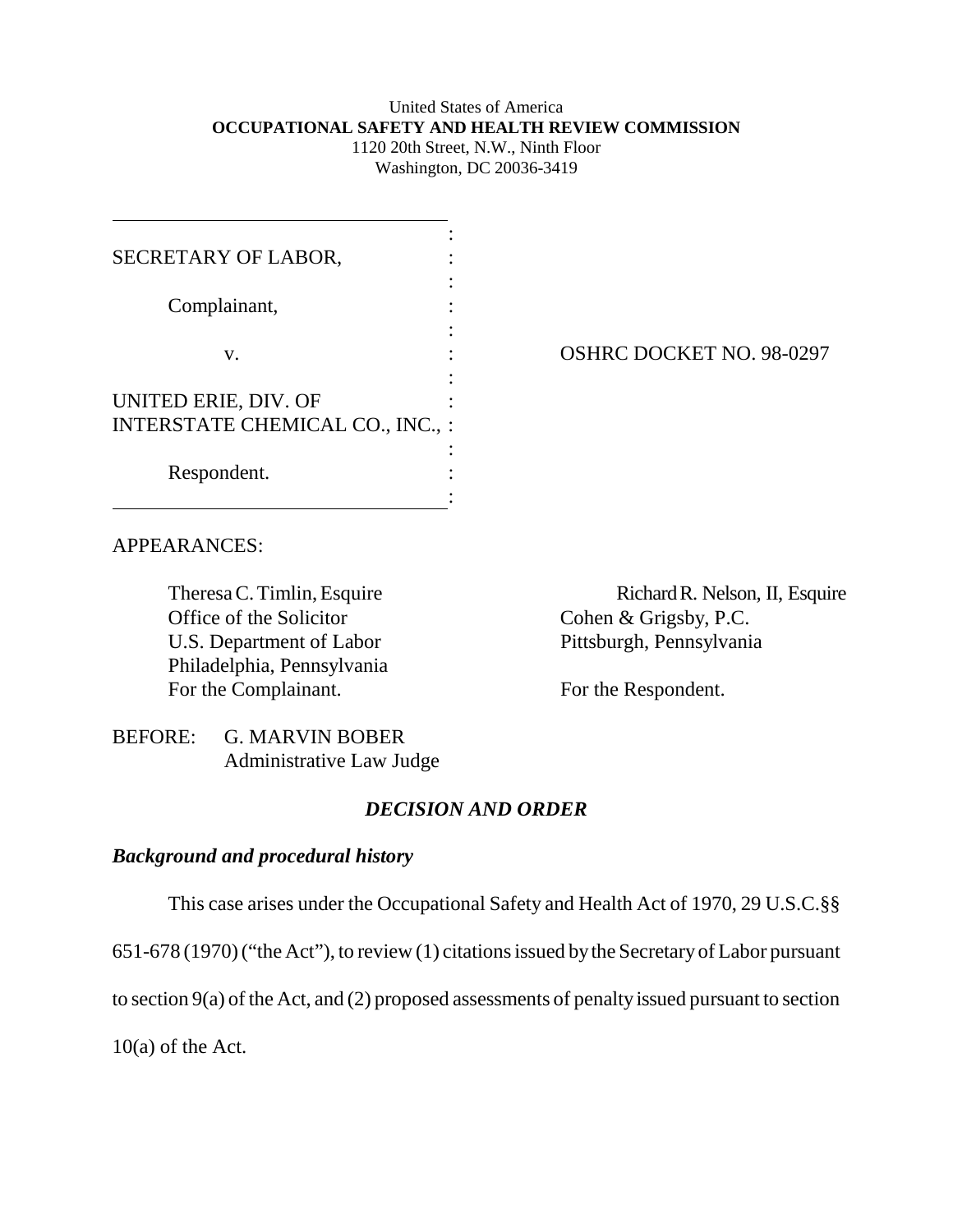On July 14, 1997, Bruce Stephens, a production/kettle operator for United Erie (United), a division of Interstate Chemical Company, Inc. (Interstate), died of "environmental suffocation due to deficiency of atmospheric oxygen due to oxygen displacement."  $(GX-27; GX-37)$ .<sup>1</sup> As a result of the fatality, the Occupational Safety and Health Administration (OSHA) conducted an inspection of the site, and on January 8, 1998, United was issued one willful, one serious, and one "other" citation. The proposed penalties in this case total \$455,000. On January 30, 1998, United timely contested the citations, and an administrative trial was held in Erie, Pennsylvania September 8 - 11, 1998. Both parties filed post-trial briefs on December 23, 1998.

#### *Jurisdiction*

The parties agree that United is an employer engaged in interstate commerce within the meaning of section 3(5) of the Act, 29 U.S.C. § 652(5), and that the Occupational Safety and Health Review Commission ("the Commission") has jurisdiction over this case.

#### *Stipulations*

The parties stipulated to the following at the commencement of the trial. (Tr. 13-18).

1. The Review Commission has jurisdiction over these matters.

2. The proper identity of the Respondent is United Erie, division of Interstate Chemical Company.

<sup>&</sup>lt;sup>1</sup>Exhibits are identified as follows: GX (Government's Exhibit); RX (Respondent's Exhibit).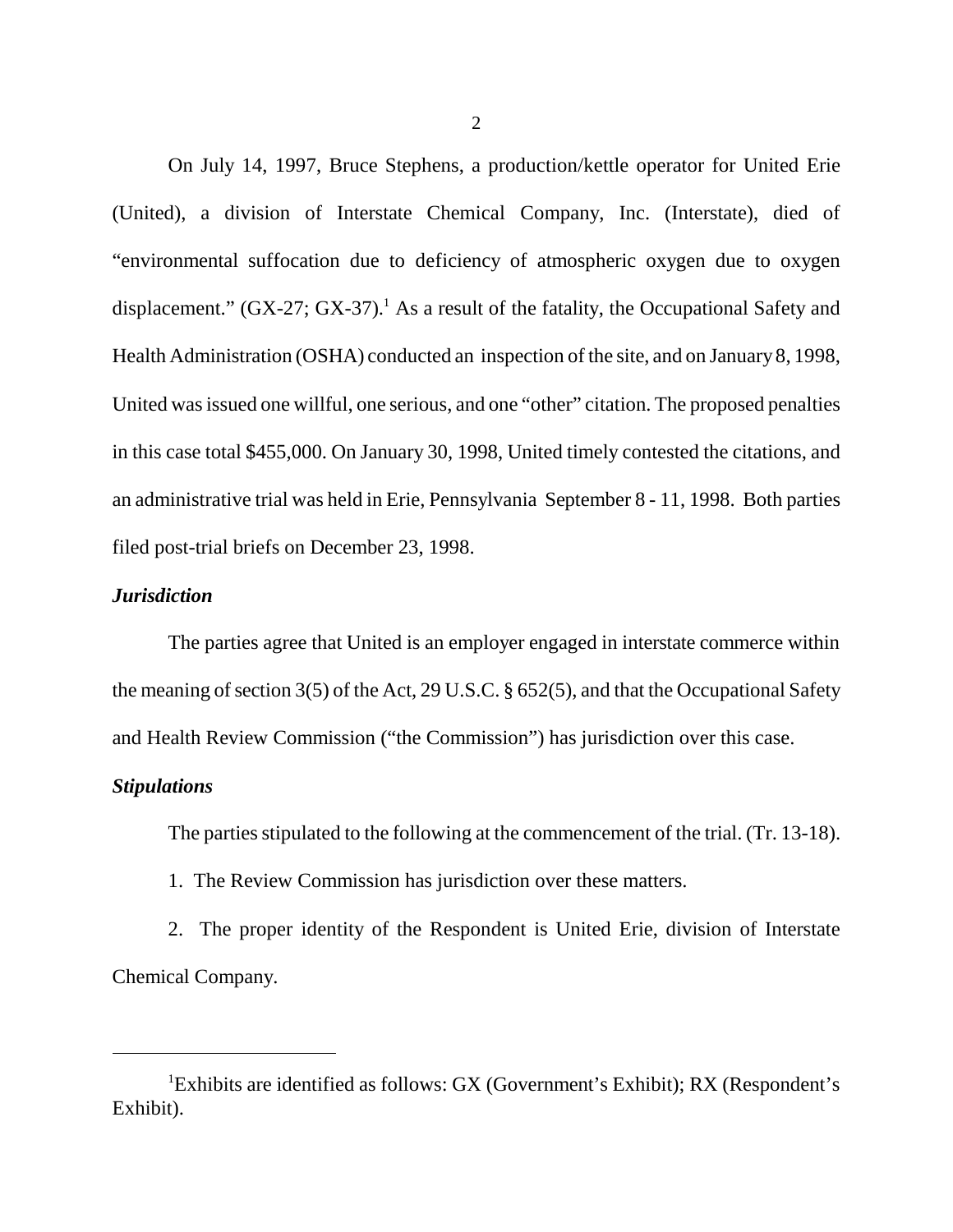3. United Erie, division of Interstate Chemical Company, manufactures chemical binders and resins for the steel foundry industry in addition to manufacturing other chemicals.

4. Respondent, Interstate Chemical Company, is a corporation with its principal office and place of business at 2797 Freeland Road, Hermitage, Pennsylvania 16148.

5. United Erie, division of Interstate Chemical Company, has a work place at 438 Huron Street, Erie, Pennsylvania 16502.

6. Interstate Chemical Company employs one hundred sixty (160) employees in its business activities; thirteen (13) were employed at the subject work site at United Erie.

7. Respondent utilizes tools, equipment, machinery and materials, goods and supplies which originated in whole or in part from locations outside the Commonwealth of Pennsylvania.

8. The Respondent is an employer engaged in interstate commerce within the meaning of Section 3(5) of Occupational Safety and Health Act of 1970, 29 U.S.C. § 652 (5) ("the OSH Act").

9. The standard or regulation cited in each item of each citation applies to the condition described in each item of each citation.

10. Respondent failed to comply with the standard cited in Citation Number 1, Item 3, 29 C.F.R. § 1910.147(c)(4)(i).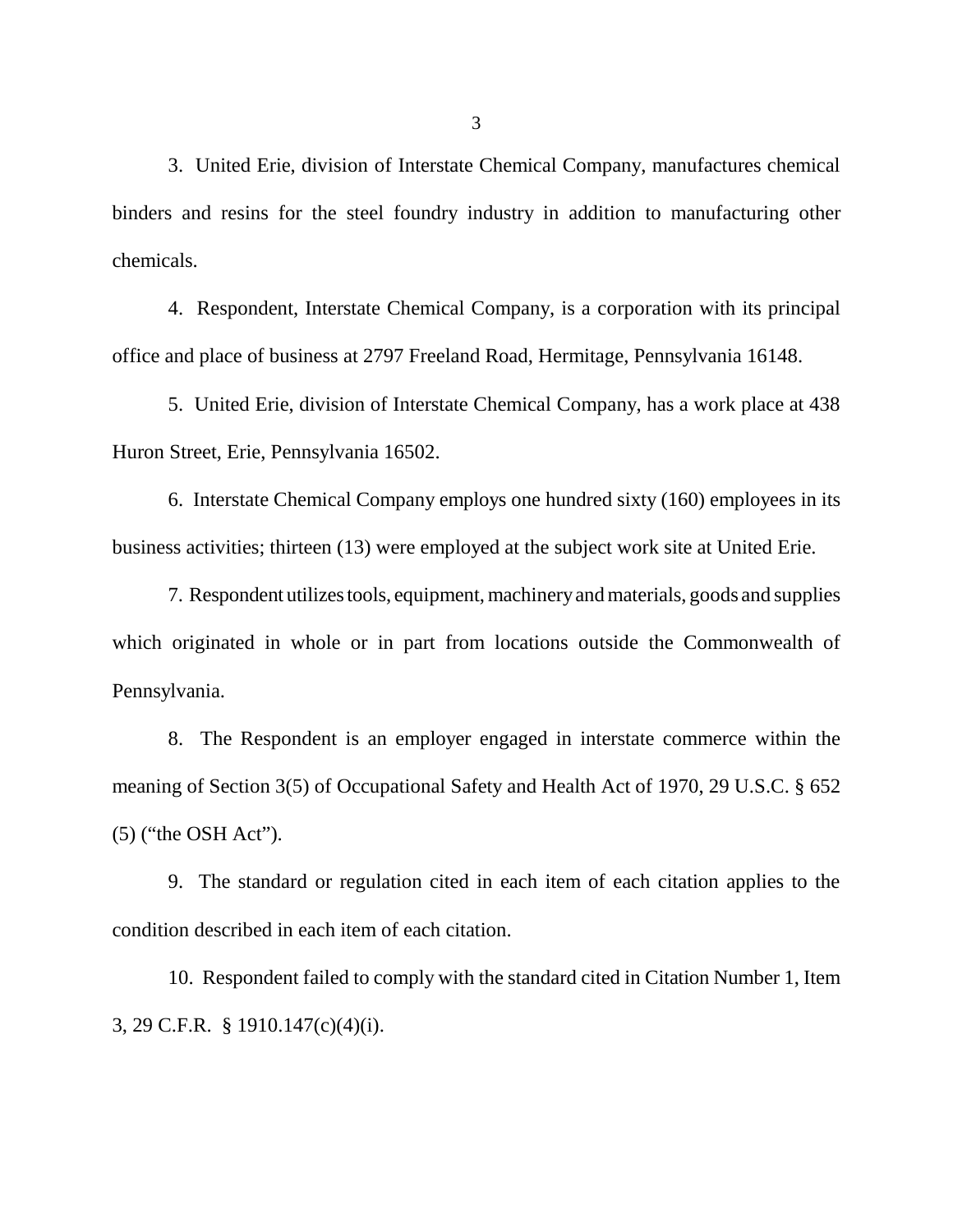11. Respondent failed to comply with the standard cited in Citation Number 2, Item 4(b) 29 C.F.R. § 1910.146(d)(5)(i).

12. Respondent failed to comply with the standard cited in Citation Number 2, Item 4(c) 29 C.F.R. § 1910.146(d)(5)(ii).

13. Respondent failed to comply with the standard cited in Citation Number 3, Item 1, 29 C.F.R. § 1910.36(b)(6).

14. Respondent failed to comply with the standard cited in Citation Number 3, Item 2, 29 C.F.R. § 1910.1200(f)(5)(i).

15. Citation Number 3, Items 1 and 2 were properly characterized as other than serious and the proposed penalty of zero for each violation is appropriate.

16. As part of their job duties, certain of United Erie's employees entered permitrequired confined spaces, as that term is defined in 29 C.F.R. § 1910.146(b).

17. On July 10, 1997, Jeff Meisel entered tank C to clean it.

18. Respondent's United Erie division did not use test equipment to determine if any hazardous atmospheric conditions existed before Respondent's employee entered tank C on or about July 10, 1997.

19. Respondent's United Erie division did not provide testing and monitoring equipment to test for oxygen, combustible gases or vapors, or toxic gases or vapors when Mr. Meisel entered tank C on or about July 10, 1997.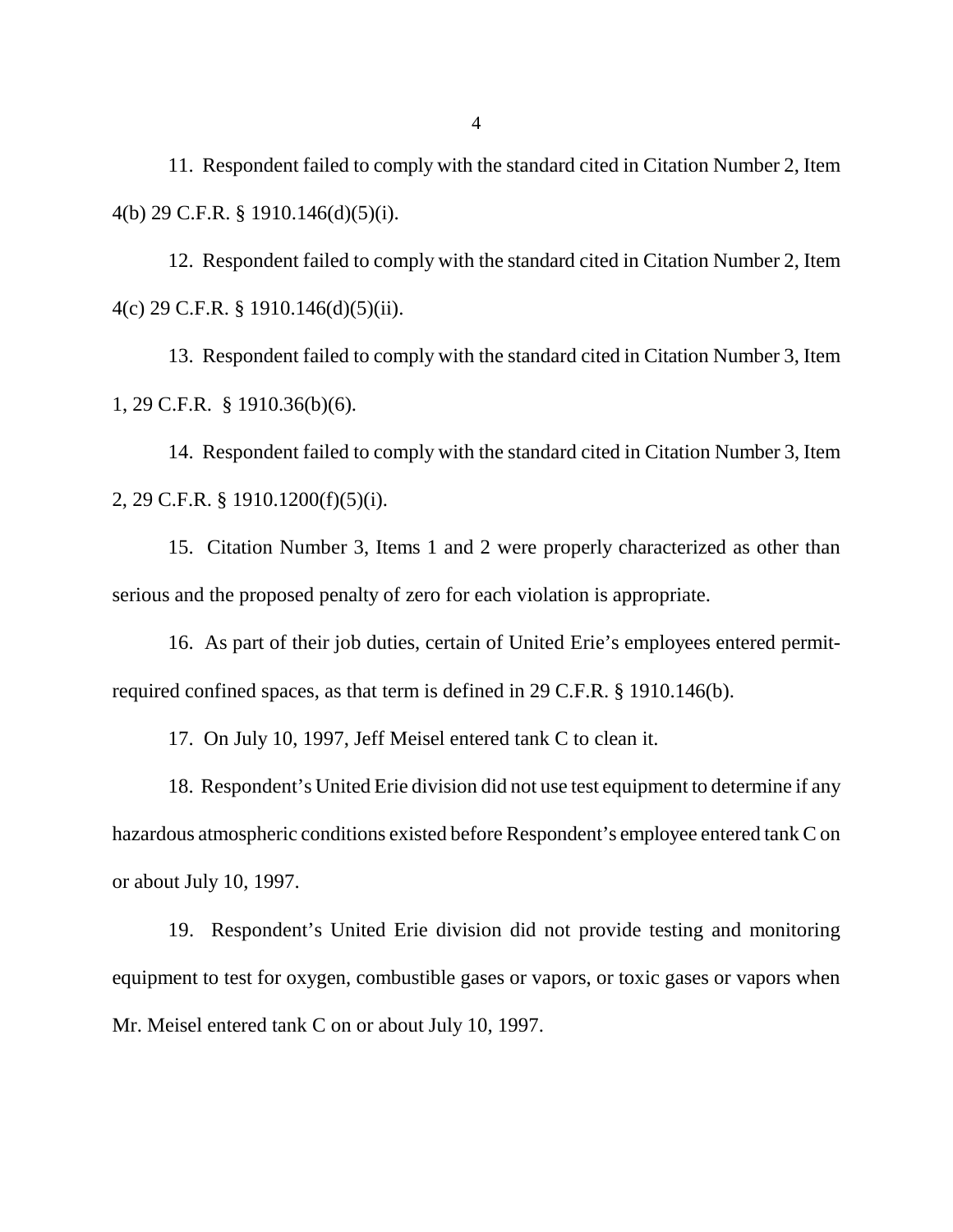20. In July 1997 the United Erie division did not prepare entry permits containing all of the information specified in 29 C.F.R. § 1910.146(f).

21. Joseph Puntureri, General Manager of United Erie, is the son of Albert Puntureri, President of Interstate Chemical Company.

22. On June 4, 1996, Interstate Chemical Company received OSHA Citations for willful and serious violations of 29 C.F.R. § 1910.146 *et seq*. arising out of an inspection at Interstate Chemical's Pueblo, Colorado facility.

23. The citations issued to Interstate Chemical's Pueblo, Colorado facility were settled and became a final order of the Occupational Safety and Health Review Commission on October 2, 1996.

24. As it had agreed in the stipulation of settlement with respect to the citations at its Pueblo facility, Respondent performed community and industry outreach including a presentation on confined space to the National Association of Chemical Distributors and the Metal Plating Association.

25. Mr. Bruce Stephens, an employee of United Erie was fatally overcome by an oxygen deficient atmosphere on July 14, 1997.

#### *The Accident*

Interstate, which owns seven facilities and leases another six facilities across the country, is a distributor of industrial chemicals; it purchases chemical products from manufacturers in large quantities, breaks them down into smaller lots, and disseminates them

5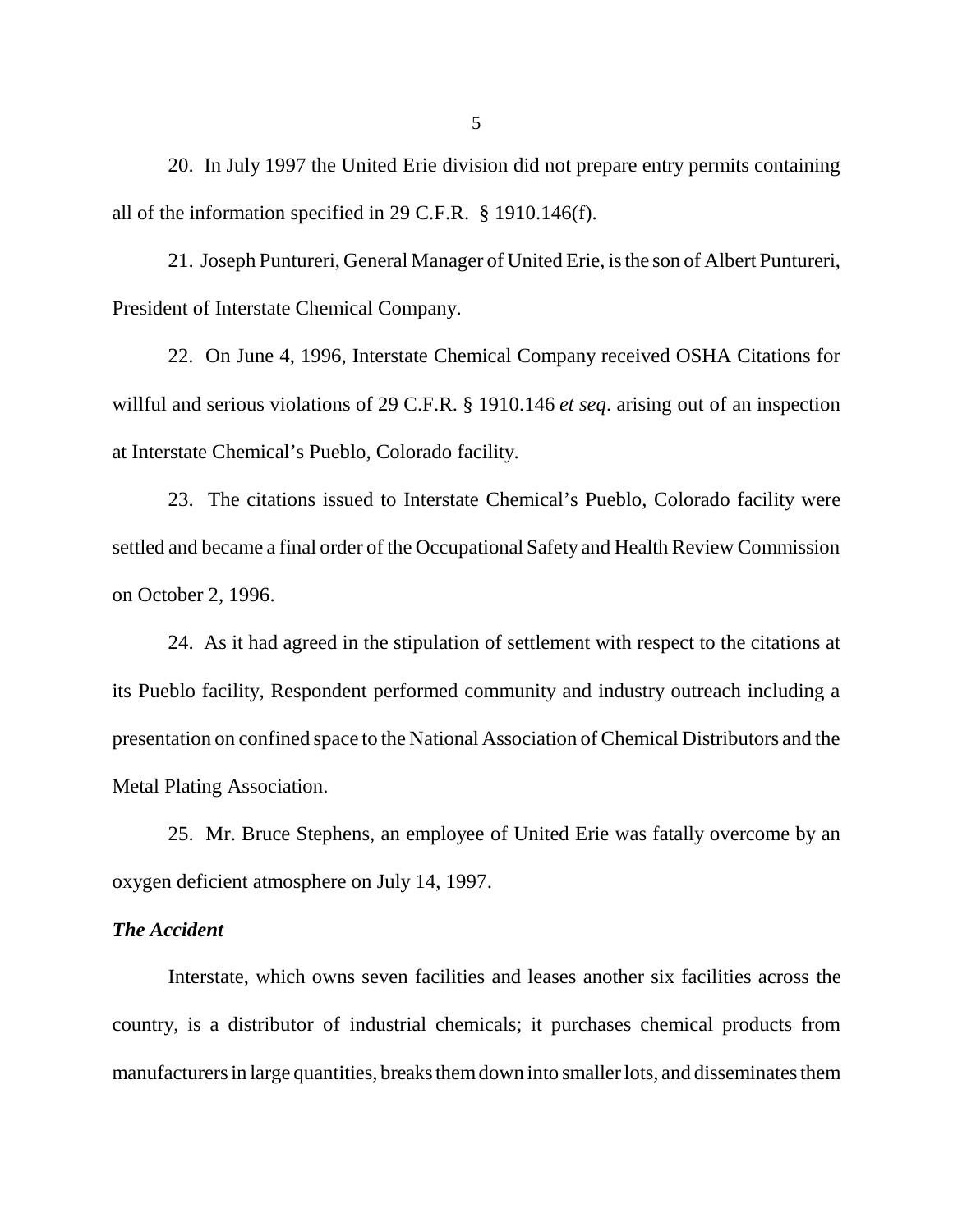to customers. United, a division of Interstate since 1993, manufactures chemical binders, resins and grease products. United also manufactures and blends products for private customers. Timothy Drohn, United's plant manager for about ten years, supervises plant operations and production employees. In July of 1997, the production employees were Bruce Stephens, a kettle operator assigned to the 4,000-gallon kettle, Joe Sammy Lucero, a kettle operator assigned to the 2,000-gallon kettle, Jeff Meisel, responsible for making products, transporting drums, and cleaning tanks, and Dave Fratz, the warehouseman. (Tr. 14; 71-77; 116-18; 133-34; 204-09; 278-86; 683-87).

On the morning of July 14, 1997, Stephens had finished processing a batch of dry-set MCR. Meisel's job was to load an Interstate truck with the MCR by hooking up hoses from the kettle to the truck, and the loading was done by sealing the top manhole of the 4,000 gallon kettle and using pressurized nitrogen to force the product into the tanker. When Meisel finished the loading around 3:30 p.m., he told Stephens, who was to clean the kettle for use the next day. Lucero was working that afternoon in the drumming station, which was 10 to 15 feet away from Stephens' kettle. Lucero saw Stephens get a ladder, which was used only to enter the kettles, and put it inside the kettle; he also saw that Stephens had on a halfmask respirator.<sup>2</sup> (Tr. 83-86; 103; 106-07; 134-35; 139-40; 234).

6

<sup>&</sup>lt;sup>2</sup>Although there was evidence that Stephens may have entered the kettle to retrieve a gasket, the actual reason for his entry was never determined. (Tr. 250; 274; 629; 636-39).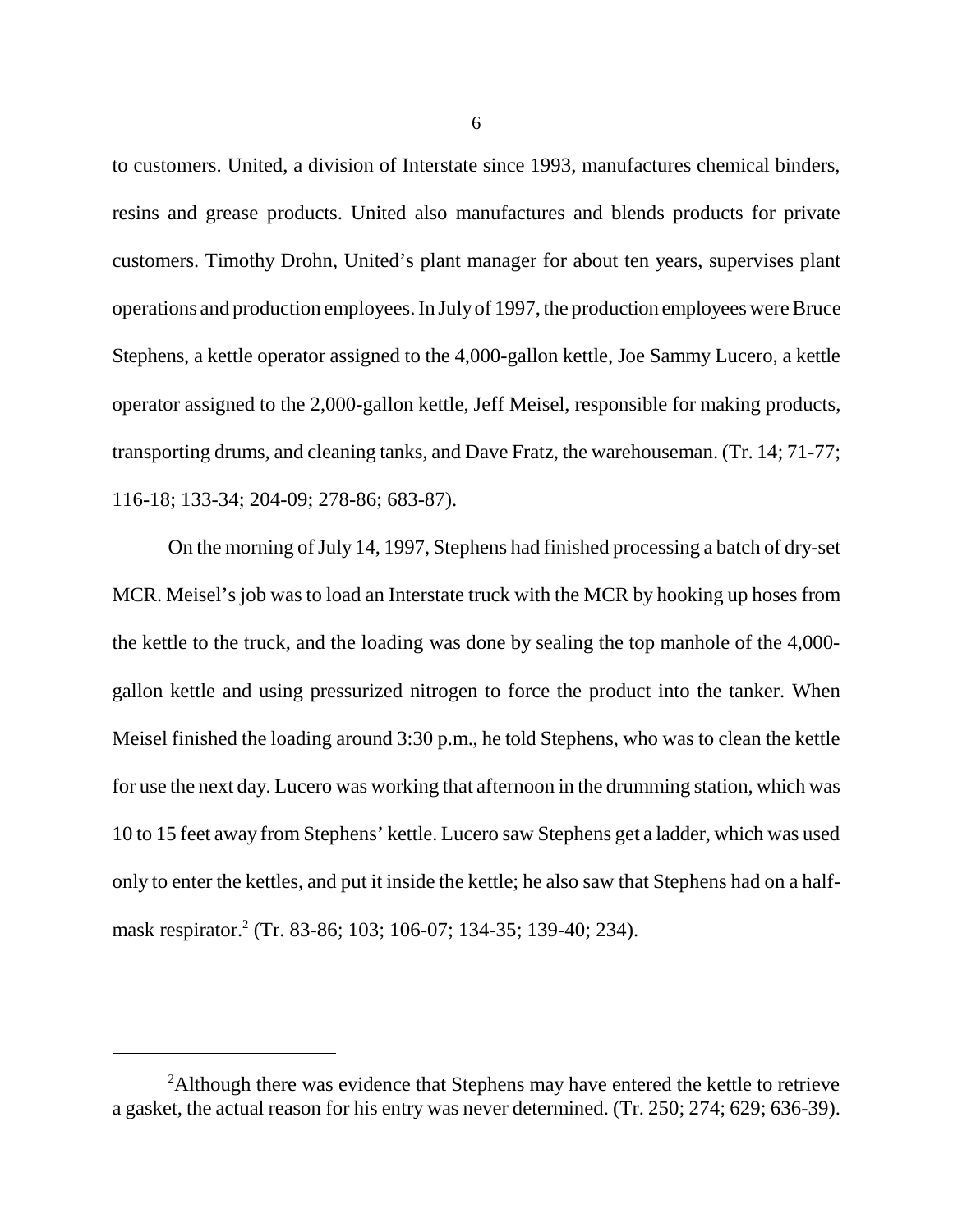Near the end of the day, Meisel was looking for a drill he wanted to use, and he asked Lucero if he had seen Stephens, who generally knew where the tools were. Lucero indicated that Stephens was in the kettle, and Meisel noted the top of the ladder protruding from the kettle. Around 4:30 p.m., Drohn came to Meisel's work area; they discussed Stephens' whereabouts, and Meisel told Drohn what Lucero had said. As Drohn started to return to the office, Meisel looked inside the kettle and called Stephens' name but got no response. Meisel then obtained a flashlight, and, looking in the kettle again, saw Stephens' body. Meisel ran to the west end of the plant to retrieve the facility's air pump, and he called the office and asked them to notify Joseph Puntureri and to call an ambulance. When Drohn entered the kettle to retrieve Stephens, he wore a full-face respirator that was supplied with air from the pump. He also carried in a half-mask respirator and a five-minute escape oxygen bottle as well as a harness attached to a rope; however, Drohn himself was not wearing a harness or attached to a rope. After being unable to detect a pulse, Drohn put the harness on Stephens and got him out of the kettle with the help of Meisel, Lucero and Puntureri. Upon removing Stephens, those present noted that the half-mask respirator was on the side of his head and not covering his face.<sup>3</sup> The paramedics then arrived, but they were unable to revive Stephens. The Erie County Coroner determined that his death was due to environmental suffocation. (Tr. 86-88; 140-46; 151; 236-38; 272-74; 388-90; 533-35; 630-31; GX-37).

 $3By$  this time, Anthony Stephens had arrived at the plant to pick up his father from work, and he helped to move his father's body from the top of the kettle. (Tr. 388-90).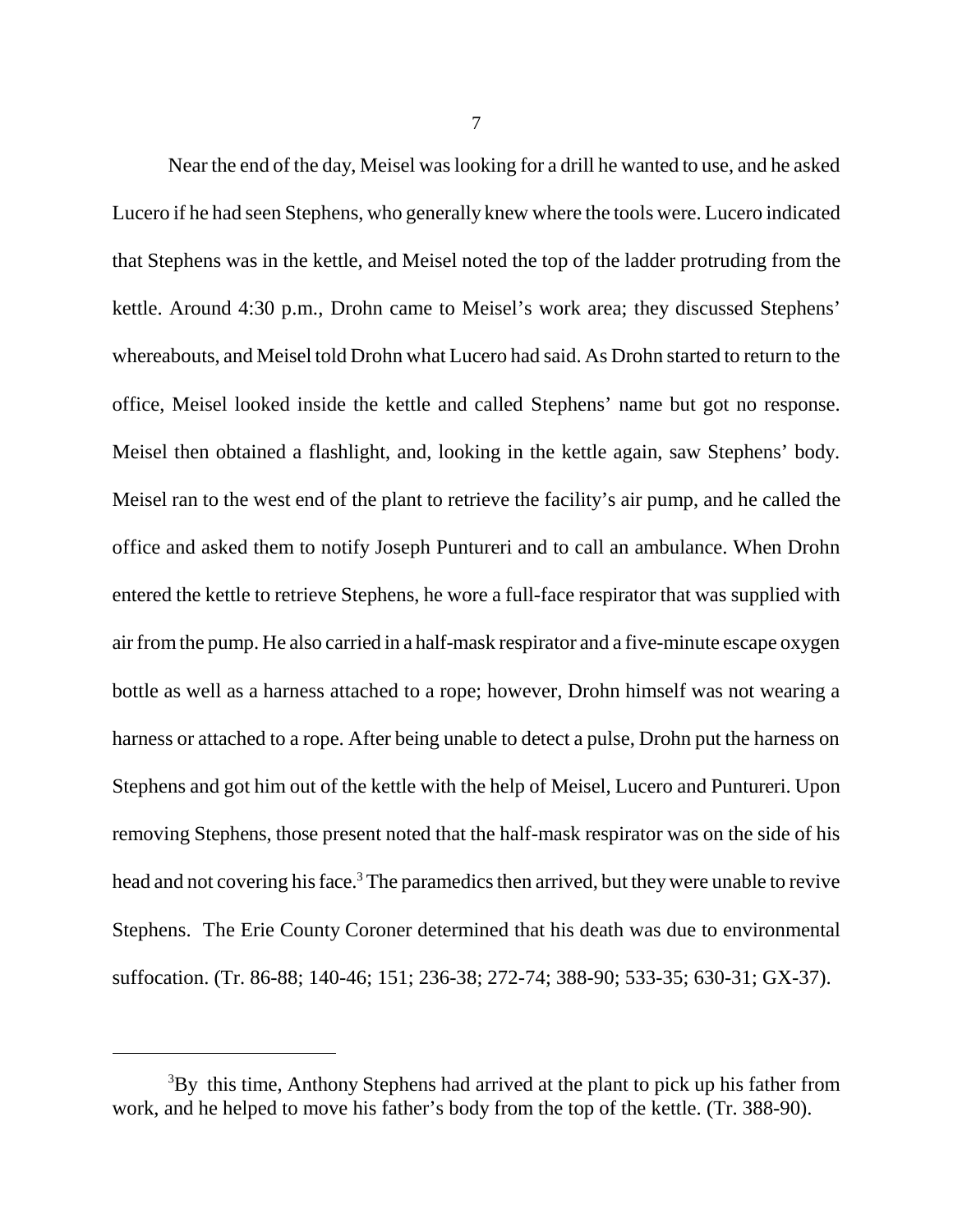## *The OSHA Inspection*

Following the accident, Joseph Puntureri called OSHA and informed the agency of the fatality. Beverly Spare, the OSHA compliance officer (CO) assigned to the case, went to the site on July 15, 16, 24 and 30, 1997; Mark Harmon, another CO, accompanied her. As a result of her inspection, CO Spare determined that Stephens' entry was unauthorized because he did not follow the procedures that were in place at the facility, including the requirement to advise Drohn of the entry. CO Spare also determined that Stephens had made a prior unauthorized entry; on that occasion, Stephens had entered a kettle to retrieve a baseball cap. Stephens was reprimanded after the incident. (Tr. 318; 561-566; 590; 598).

#### *Respondent's Expert Witness*

United offered Joseph M. Cali, Ph.D., as an expert in occupational safety and safety management. Dr. Cali is the Allied Health Department Chair at Slippery Rock University; he is also a professor in that Department, and some of the courses he teaches address OSHA compliance. United retained Dr. Cali after the accident to examine and standardize its safety program. During his four to five visits to the facility, Dr. Cali held discussions with employees and management regarding operations at the plant, and these discussions included the confined space program United had in place prior to the accident. Dr. Cali also reviewed United's overall safety program and training records, its confined space program and video, and the depositions of various persons taken by OSHA during its inspection. (Tr. 723-47).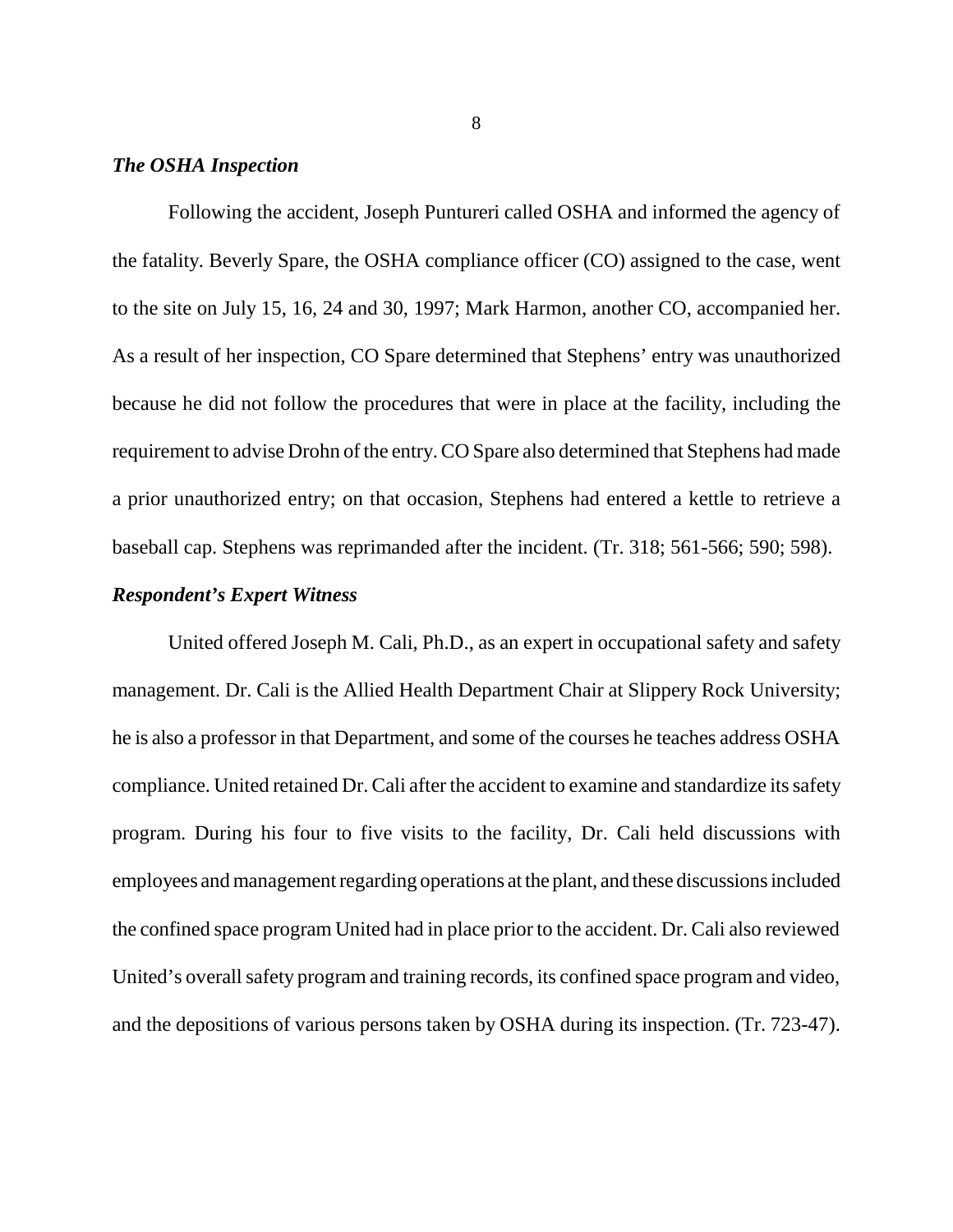Dr. Cali testified that he had determined through his investigation that United's confined space program was a "fill-in-the-blank" document that was not filled in. He concluded, however, that "the employees did know that there were certain procedures in place," that "everyone would understand what steps needed to be taken," and that "[b]asically, everyone knew verbally what their roles were supposed to be." Dr. Cali also testified that there were various factors indicating that United "had a good faith belief that the conditions regarding confined space complied with the OSHA standards." These factors included his determination that United held safety meetings and showed the confined space video, that it had a confined space program, and that it had procedures in place that the employees understood. Dr. Cali nonetheless observed that United did not have any air monitoring equipment, that its rescue and retrieval systems and equipment were deficient, and that it did not have a written confined space entry permit form or written disciplinary procedures. (Tr. 749-57; 762-784).

#### *The Secretary's Burden of Proof*

In order to establish a violation of a specific standard, the Secretary must show by a preponderance of the evidence that: (a) the standard applies to the cited condition; (b) there was a failure to meet the terms of the standard; (c) the employees had access to the violative condition; and (d) the employer had actual or constructive knowledge of the conditions (*i.e.*, the employer either knew or could have known of the conditions with the exercise of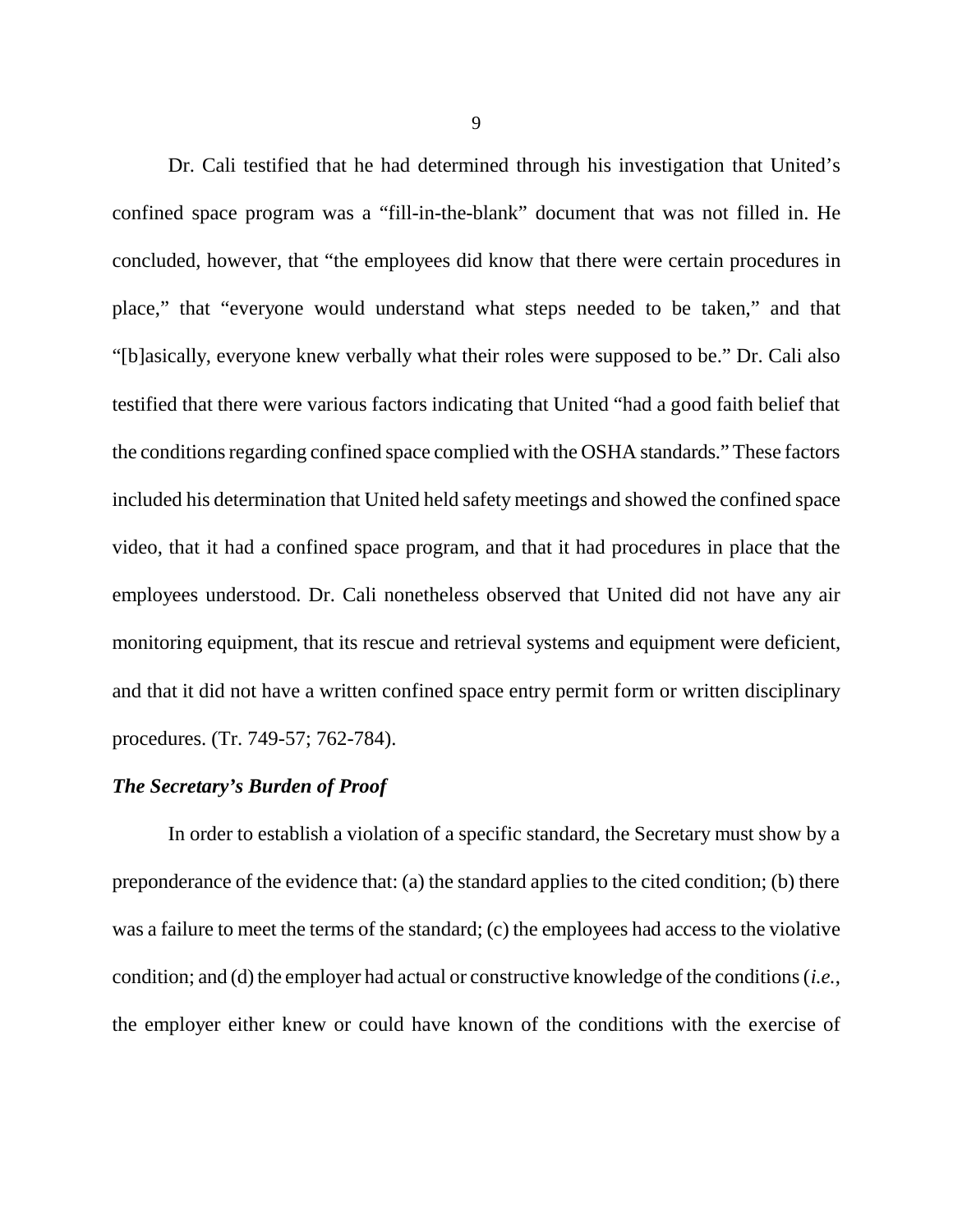reasonable diligence). *Halmar Corp.*,18 BNA OSHC 1014, 1016 (No. 94-2043, 1997); *Atlantic Battery Co.*,16 BNA OSHC 2131, 2138 (No. 90-1747, 1994).

#### *The Confined Space Standard*

The permit-required confined spaces standard, found at 29 C.F.R. 1910.146, contains requirements for practices and procedures to protect employees from the hazards of entry into confined spaces. A confined space is defined as a space that is large enough and so configured that an employee can bodily enter and perform assigned work, has limited or restricted means of entry or exit, and is not designed for continuous employee occupancy. *See* 29 C.F.R. 1910.146(b). United was cited for failing to comply with various requirements of the confined space standard.

#### *Serious Citation 1, Item 1 - Proposed Penalty: \$1,050.00*

29 CFR 1910.119(j)(5): The employer shall correct deficiencies in equipment that are outside acceptable limits (defined by the process safety information in paragraph (d) of this section) before further use or in a safe and timely manner when necessary means are taken to assure safe operation.

The Secretary asserts that United used "C" clamps in place of the original I-bolts to hold the hatch in place on various kettles at the facility; that the "standard requires that if there is a deficiency in a process vessel (*i.e.*, original equipment on the vessel that no longer works as it was designed), then the equipment must be replaced with equipment that is recommended by the manufacturer or otherwise verified as acceptable"; that "[t]he original I-bolts on the manhole cover for the 4,000-gallon pressurized kettle had been stripped and were no longer functional"; that "[f]or approximately one year, Respondent had been using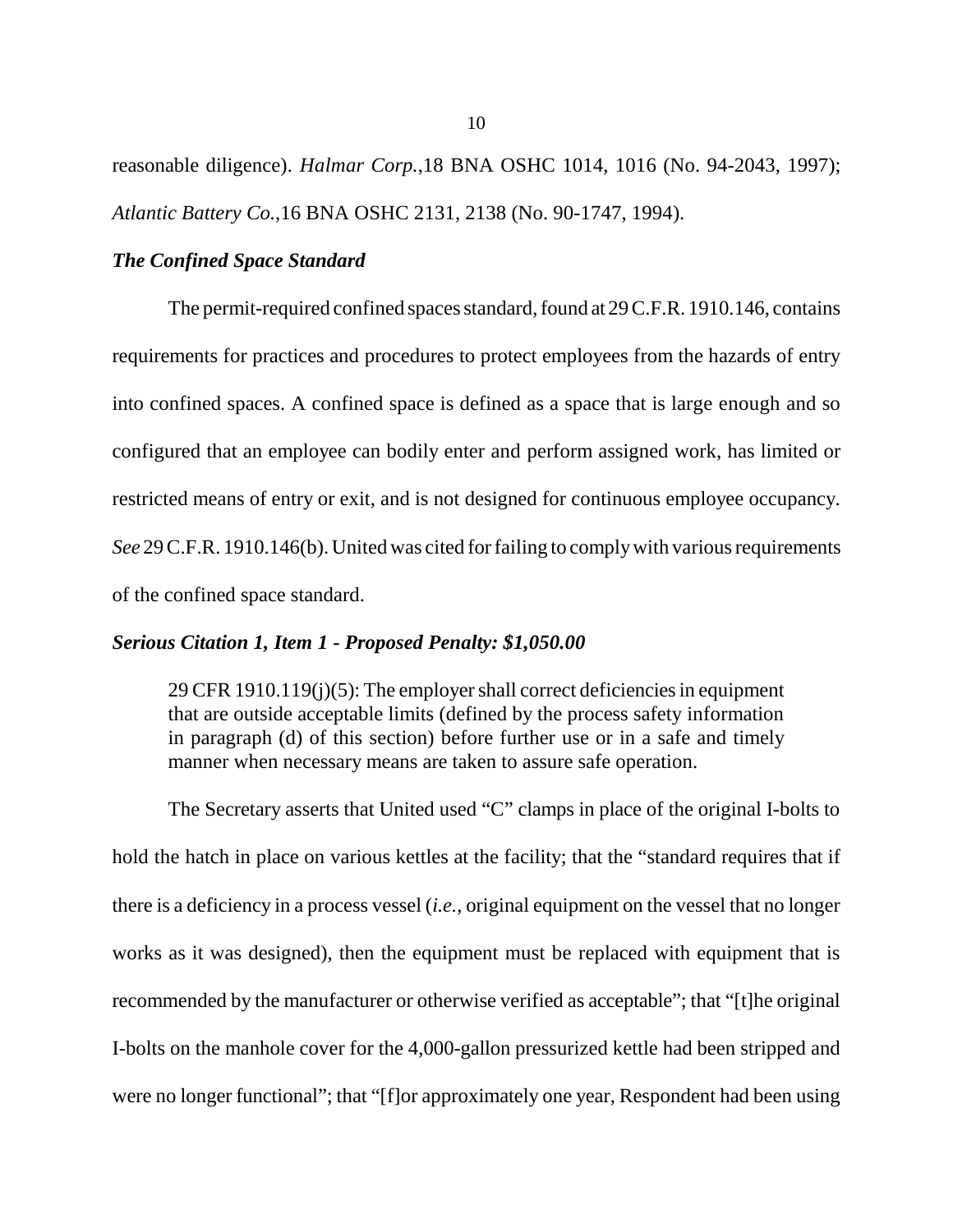C-clamps to close the manhole cover"; that "[R]espondent had not certified or determined that the C-clamps would hold the hatch in place as well as the initial equipment"; and that "[R]espondent thus violated 29 C.F.R. § 1910.119(j)(5)." (Tr. 134; 481; GX-7).

United does not dispute the cited condition, but asserts, rather, that the "Complainant failed to prove that U-E violated this standard because she did not provide any evidence that the use of "C" clamps to seal the 4,000-gallon kettle placed the kettle outside acceptable limits." However, according to CO Spare, the cited standard, to correct deficiencies in equipment, requires replacement with "equipment [that] \*\*\* is acceptable to ensure the initial state of that equipment, or if there's broken parts to replace them with manufacturer's recommended equipment." She further testified that the use of "C" clamps in place of the original I-bolts could result in "fire hazards, explosion hazards, burns, chemical reactions" because "[t]here was no certification, or \*\*\* determination made that the C-clamps would hold the hatch in place as well as the initial equipment." (Tr. 478-91). The record establishes the alleged violation. This item is affirmed. $4$ 

#### *Serious Citation 1, Item 2a - Proposed Penalty: \$4,900.00*

29 CFR 1910.146(h)(1): The employer shall ensure that all authorized entrants know the hazards that may be faced during entry, including information on the mode, signs or symptoms, and consequences of the exposure.

The Secretary asserts that while the employees at United had watched a videotape about confined space hazards, that training, in and of itself, was not sufficient to ensure that

<sup>&</sup>lt;sup>4</sup>The assessment of penalties in this case is set out at the end of this decision.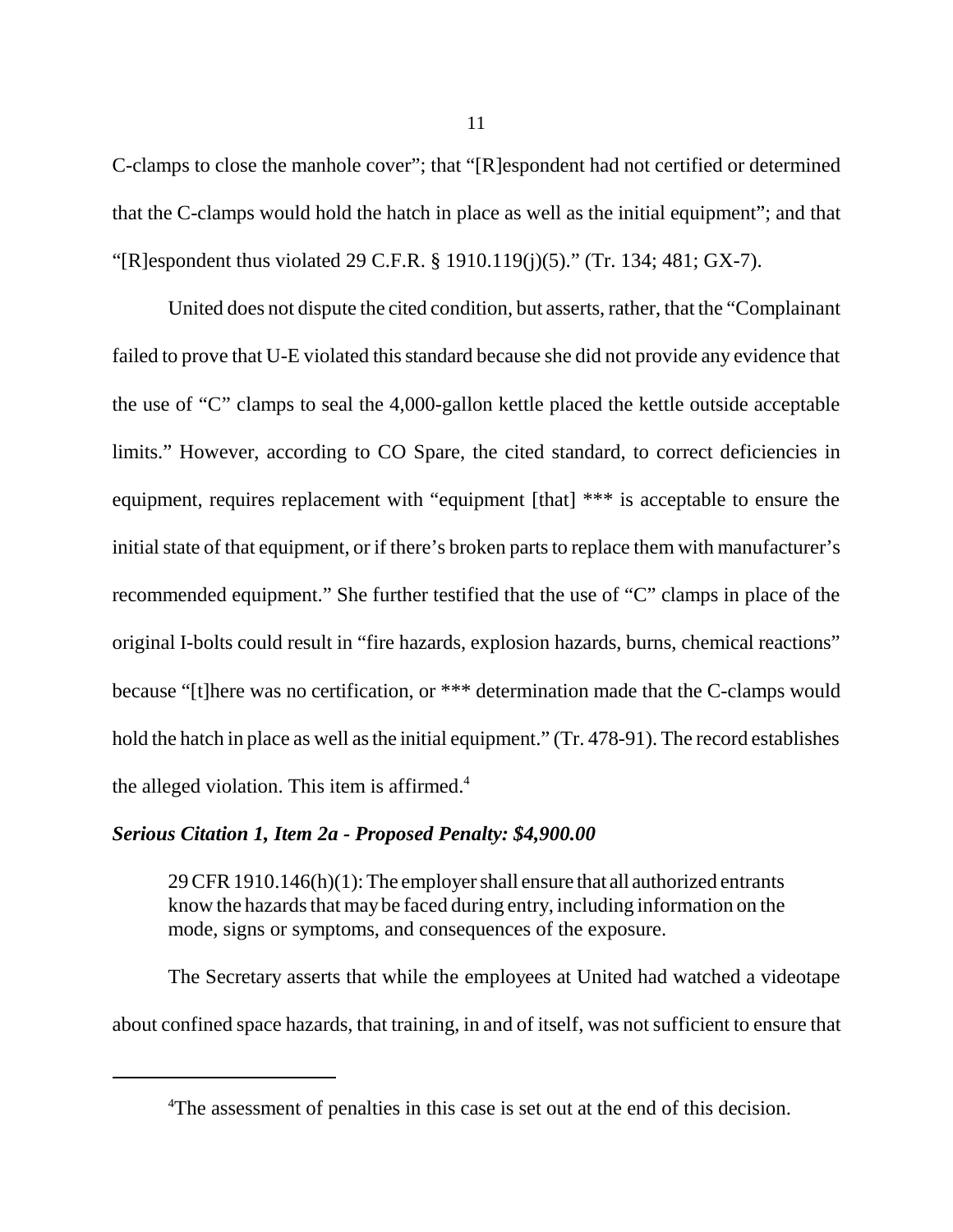employees who entered the kettles and other vessels at the facility had the knowledge and skills necessary to safely perform their job duties. The Secretary also asserts that employees were not given specific information about the potential hazards they faced, pointing out that while Timothy Drohn, the plant manager, and Jeff Meisel, one of the production workers, took a quiz about the contents of the video, none of the other employees took the quiz.

United asserts that the record does not support the conclusion that any of its employees was unaware of the dangers associated with confined space entry, noting that all four of the production employees were present during a safety meeting on November 8, 1996, when the confined space video was shown and the hazards of confined space entry were discussed at length. (Tr. 487; RX-36; RX-37). Meisel testified that the video addressed what confined spaces were and the hazards associated with entering such spaces, which included atmospheric conditions, exposure to product, and electrical hazards, such as starting up a motor. (Tr. 155-56). Sammy Lucero testified that he knew of the hazards of entering tanks and kettles, which included exposure to fumes and the possibility of the kettle automatically starting, and he indicated that this was why employees wore full-face respirators with supplied air when they entered confined spaces. (Tr. 94). United also notes the results of the quizzes given to Drohn and Meisel. (Tr. 420; GX-17; GX-24).

Despite United's assertion, it is clear Bruce Stephens entered the 4,000-gallon kettle on July 14, 1997, without prior authorization and with only a half-mask respirator on, and that his entry resulted in death by suffocation. In my view, his acts suggest that United did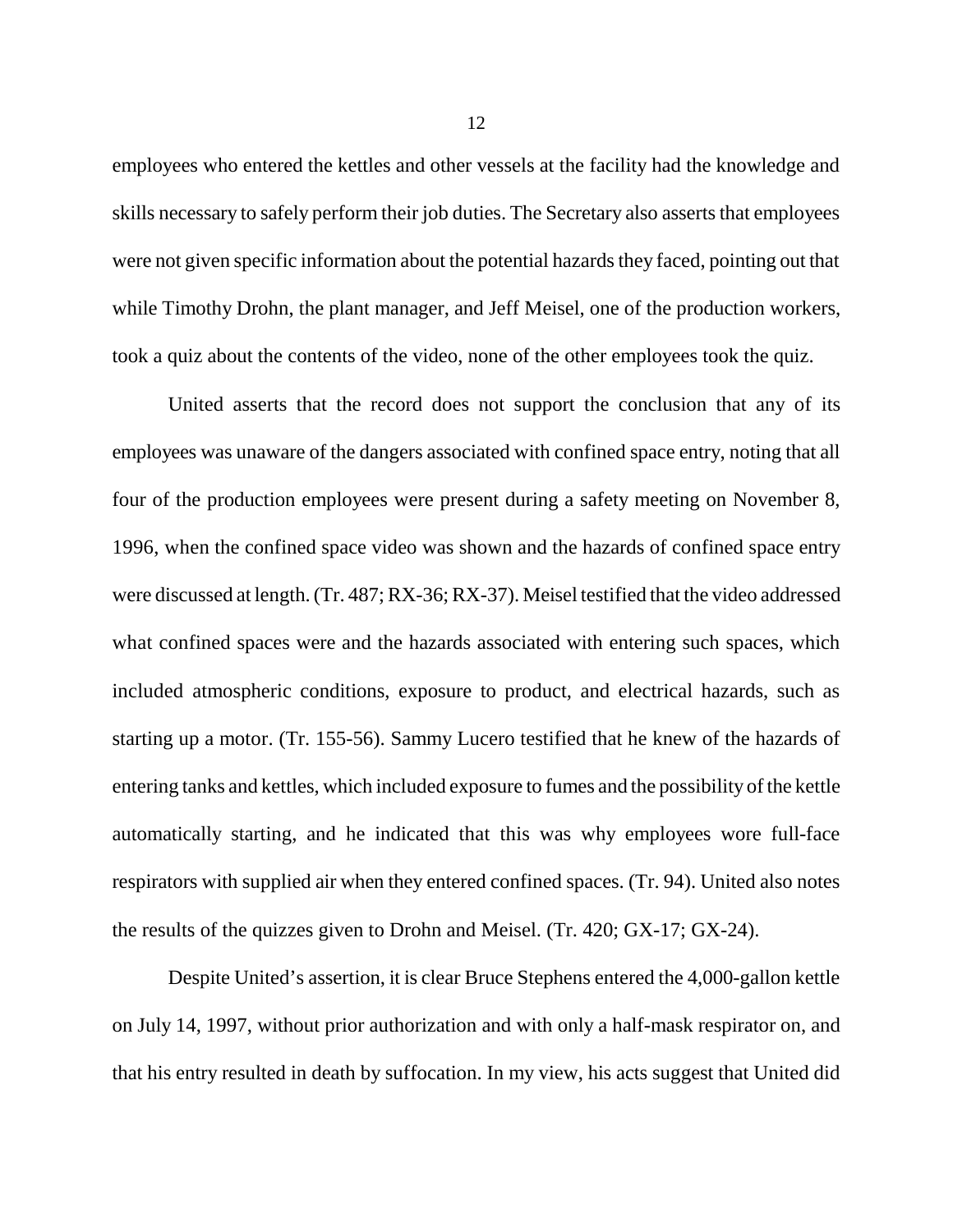not ensure that all authorized entrants knew of the hazards faced upon entry. United contends that Stephens' actions were unpreventable employee misconduct. To meet this affirmative defense, the employer must show that: (1) it established work rules designed to prevent the specific violation from occurring; (2) the work rules were adequately communicated to employees; (3) it took steps to discover violations of the rules; and (4) it effectively enforced the rules when violations were discovered. *Halmar Corp.*, 18 BNA OSHA 1014, 1017 (No. 94-2043, 1997); *Falcon Steel Co.*, 16 BNA OSHA 1179, 1193 (Nos. 89-2883 & 3444, 1993).

As Dr. Cali indicated in his testimony, *supra*, United did not have a site-specific confined space program; rather, it had a "fill-in-the-blank" program that was not filled in, and there were verbal rules that employees generally understood and followed. Specifically, before entering kettles or tanks, employees were to obtain Drohn's authorization and to also wear full-face respirators with air supplied by a line attached to an air pump. (Tr. 86; 91-94; 98-99; 156-62; 237; 249-50; 420; 564-65). However, Stephens did not follow these rules on July 14, 1997. (Tr. 249-50; 566;106-07; 630-31). Further, Stephens on a prior occasion entered a kettle without authorization to retrieve a baseball cap, and while he was verbally reprimanded for this incident, there was no written record of his reprimand and United did not have a written disciplinary procedure. (Tr. 227; 318-19; 565-66; 590-91; 627-29; 635). Finally, I note the evidence indicating that Meisel had entered vessels in violation of United's rules. (Tr. 117-18; 182-83). Based on the record, I find that United's work rules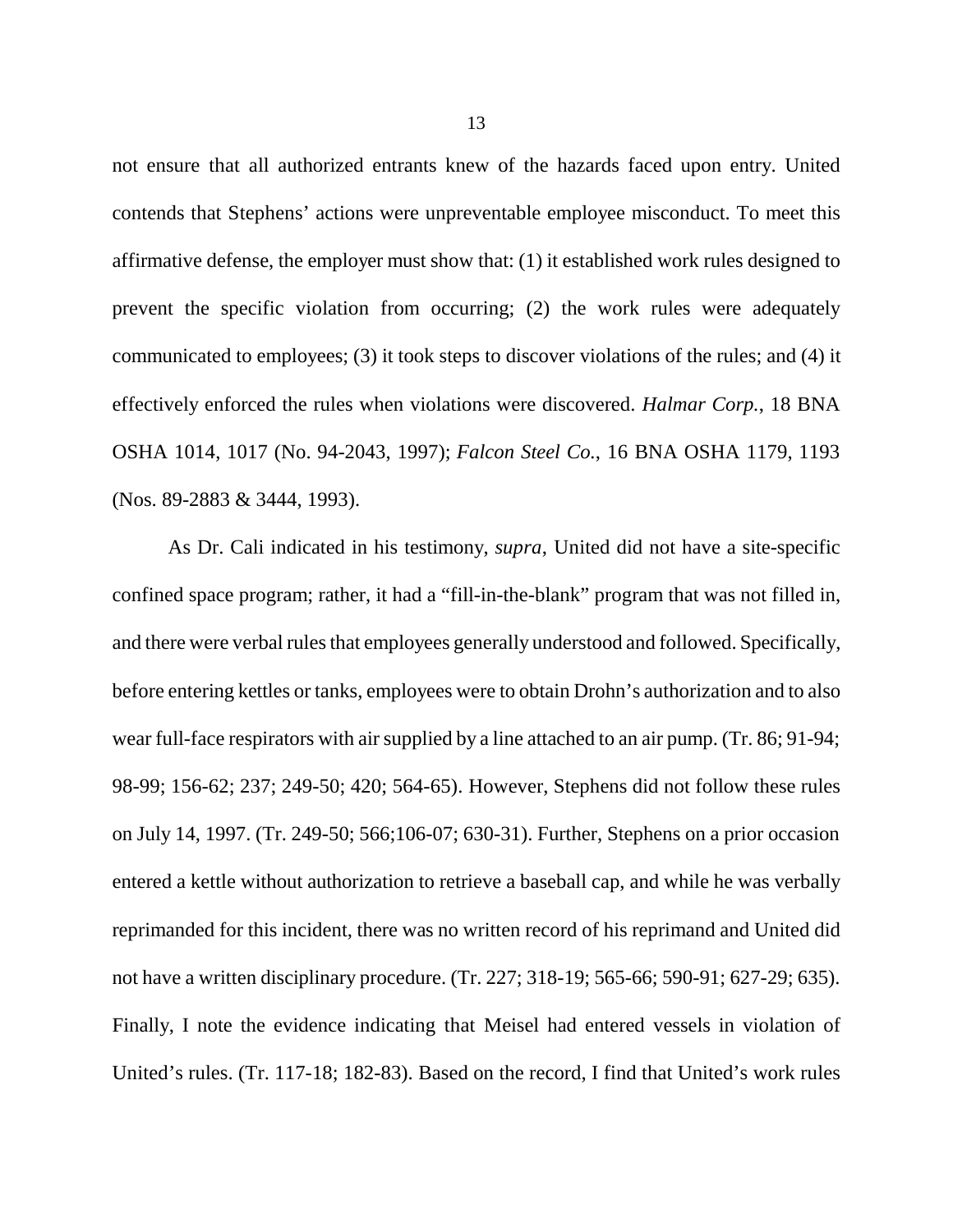were not adequately communicated or enforced and that the accident was not caused by unpreventable employee misconduct. United's defense accordingly fails, and this item is affirmed.

#### *Serious Citation 1, Item 2b*

29 CFR 1910.146(i)(1): The employer shall ensure that each attendant knows the hazards that could be faced during entry, including information on the mode, signs or symptoms, and consequences of the exposure.

The Secretary asserts that although United used a "buddy" system whereby employees were assigned as attendants for those who entered confined spaces, no steps were taken to ensure that attendants understood the hazards faced by the employees who entered confined spaces. The Secretary notes that this lack of understanding was evidenced by the behavior of Dave Fratz who, although assigned to attend Meisel when he entered Tank C on July 10, 1997, left the vicinity to do other work in the warehouse. (Tr. 133). The Secretary also notes that Timothy Drohn, the plant manager, demonstrated basic deficiencies in his knowledge of the duties of an attendant; in particular, Drohn told employees they could do other work, including work a significant distance away, while serving as attendants. (Tr. 129; 177-78).

United asserts it complied with the standard. However, the preamble to the cited standard requires "the attendant to know the hazards that may be faced during entry \*\*\* including the consequences of exposure." The preamble also requires the employer to "ensure that each attendant has knowledge regarding the hazards of permit-required confined space operations [to be] imparted to each attendant through 'training,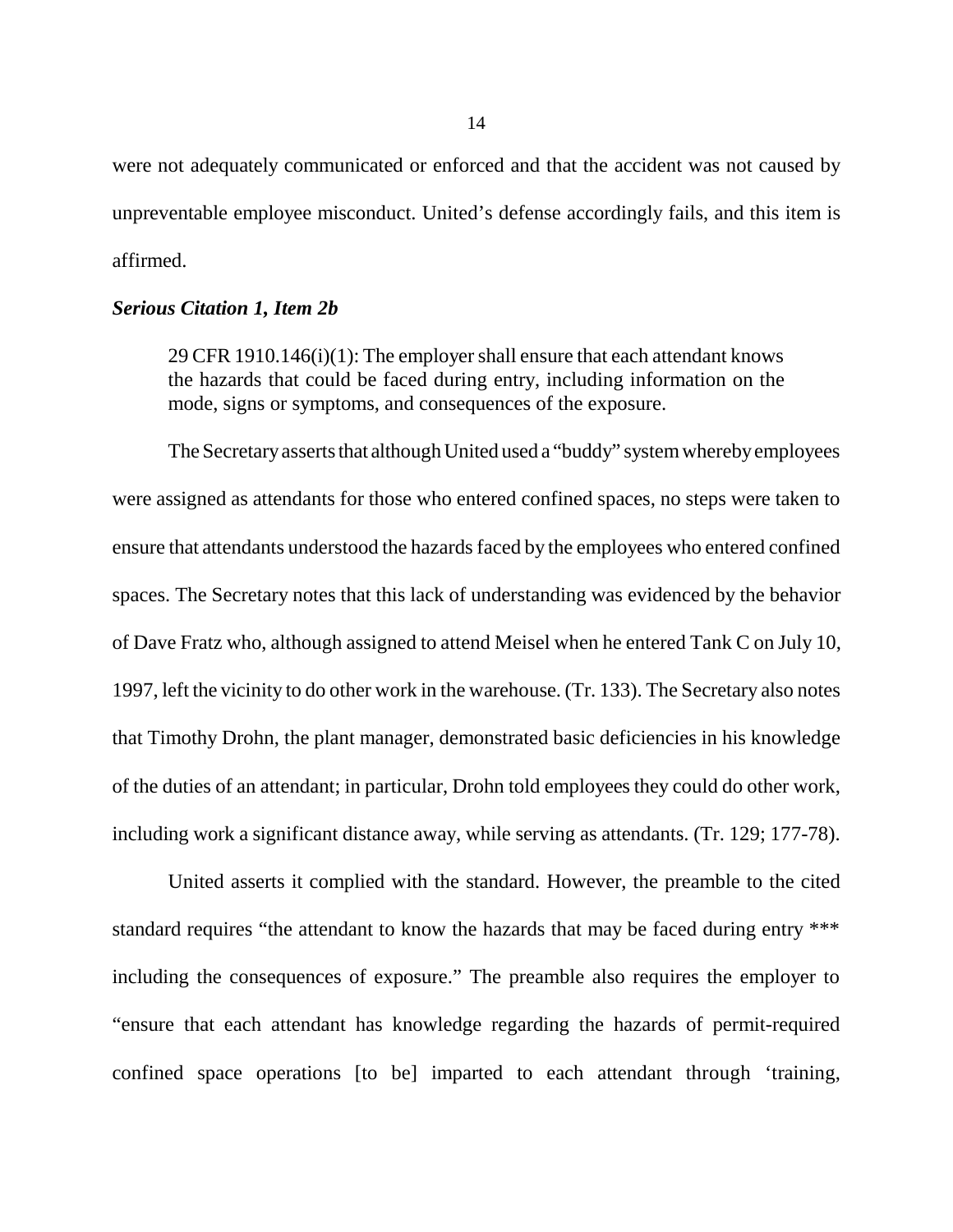communication of effective work rules and administration.'" *See* 58 Fed Reg. 4462, 4517 (1993). Based on the record, such "training, communication of effective work rules and administration" by United was lacking. This item is therefore affirmed.

#### *Serious Citation 1, Item 3 - Proposed Penalty: \$1,050.00*

29 CFR 1910.147(c)(4)(i): Procedures shall be developed, documented and utilized for the control of potentially hazardous energy when employees are engaged in the activities covered by this section.

The basis of this item was Stephens' entry into the 4,000-gallon kettle on July 14, 1997, without the controls providing the power to the mixing blades being locked out. The Secretary asserts that there was no lockout device to prevent someone from energizing the mixing blades and that United did not develop, document or utilize procedures for the control of potentially hazardous energy. In Stipulation 10, United admitted that (1) the standard applies and (2) "the conditions observed during the investigation failed to comply with the requirements of the standard." However, United does not admit to employee exposure or to knowledge of the condition. (Tr. 14; 18-21). United asserts that the evidence shows that it had instituted lockout/tagout procedures as early as May 5, 1990, and that its employees commonly locked out electrical service to equipment. United notes that it held several safety meetings on this subject, that it had the required procedures in place, notwithstanding the lack of a fully-documented written program, and that apart from the incident on July 14, 1997, there was no evidence that employees were exposed to a hazard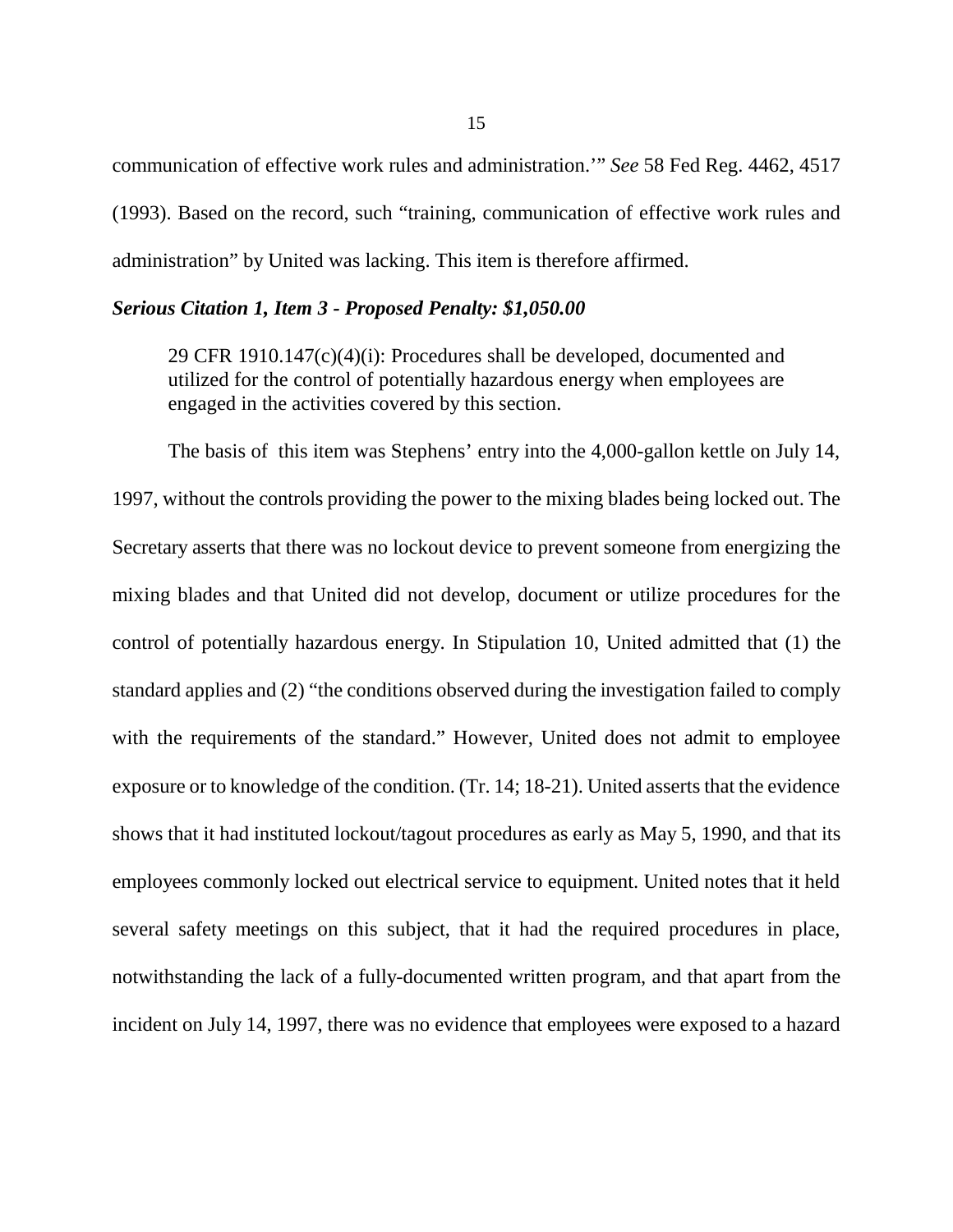because of its failure to write down its procedures. (Tr. 117-18; 127; 304-05; RX-32; RX-33).

I find that the record establishes the alleged violation. United admits it did not have a "fully-documented written program," which, in my opinion, resulted in employees being inadequately informed about lockout procedures. Further, Stephens' entry into the kettle on July 14, 1997, shows employee exposure to potentially hazardous energy, and his actions that day were not unpreventable employee misconduct. *See* item 2a, *supra*. This item is affirmed

#### *Willful Citation 2, Item 1a - Proposed Penalty: \$56,000.00*

29 CFR 1910.146(c)(l): The employer shall evaluate the workplace to determine if any spaces are permit-required confined spaces.

The Secretary asserts that United's "blanket statement" that all of its confined spaces were permit-required confined spaces does not constitute the evaluation required by the cited standard. United, however, asserts that it made the required evaluation. Specifically, Joseph Puntureri, the general manager, testified the facility had designated all of the vessels in the production area as permit-required confined spaces; he also said that "just to be conservative, we've always defined all of our spaces as needing a permit." (Tr. 310-11; 342; 345-46; 349).

In support of their respective positions, both parties cite to *Drexel Chem. Co.*, 17 BNA OSHC 1908 (No. 94-1460, 1997); the Secretary also cites to *Trinity Indus.*, 1997 WL 166156 OSHC (No. 95-455, 1997). In *Drexel*, the Commission found that a specific physical evaluation of the workplace to determine the existence of confined spaces was not required,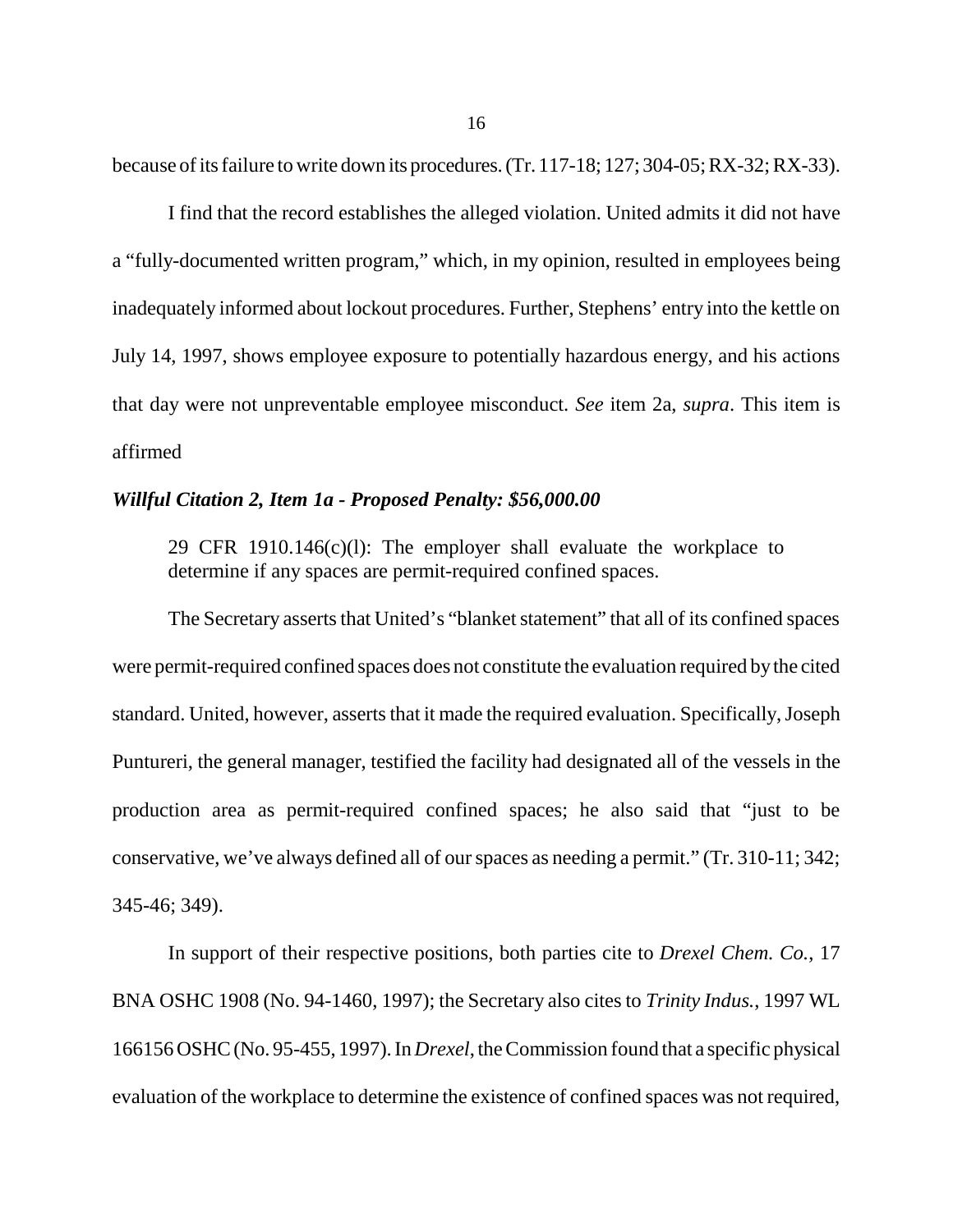as long as the determination was made through existing records and knowledge of the spaces, and that documentation of the evaluation was not required if the employer explained how it was done. 17 BNA OSHC at 1910. In addition, in *Trinity*, the Judge stated as follows:

The term "evaluate" is not defined by the standard. \*\*\* The standard requires that an evaluation be reasonable, not that it be made with perfect foresight. \*\*\* A rational initial evaluation is all that is required.

 In my opinion, United's designation of all of the vessels in the production area as permit-required confined spaces constituted an evaluation within the meaning of the standard. Puntureri described how the evaluation was made, it was apparently based on his knowledge of the spaces at the facility, and, as I see it, it was "reasonable" and "rational" under the circumstances. United evaluated its production area with sufficient specificity to meet the requirements of the standard. This citation item is therefore vacated.

### *Willful Citation 2, Item 1b*

29 CFR 1910.146(c)(2): If the workplace contains permit spaces, the employer shall inform exposed employees, by posting danger signs or by any other equally effective means, of the existence and location of and the danger posed by the permit spaces.

The record shows that United's employees entered kettles, tanks and other vessels for cleaning, maintenance and retrieval of items that did not belong in them and that, as a consequence, employees were exposed to the hazards presented by permit-required confined spaces. The record also shows that none of the confined spaces were marked with danger signs or other means to inform employees of the hazards posed by the spaces. The Secretary asserts that these factors establish a violation of the standard, particularly in light of Meisel's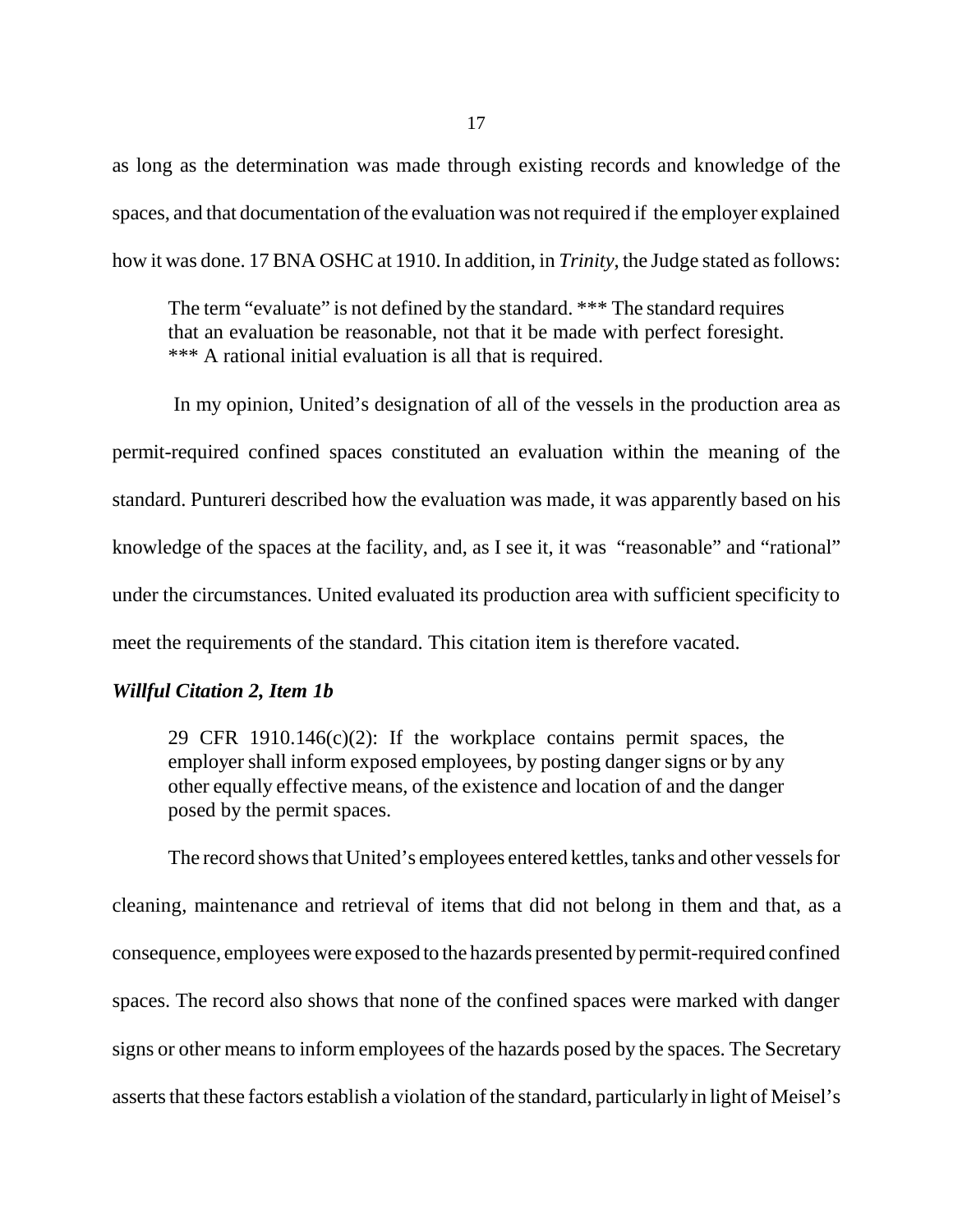testimony that employees had asked management which of the vessels were permit-required confined spaces and had never received an answer. (Tr. 127-128).

United asserts that the standard does not require the posting of danger signs; rather, all it requires is that the employer inform employees of the existence or location of confined spaces and of the dangers associated with entry into them by "equally effective means." United further asserts that it met this requirement, noting CO Spare's testimony that employees "knew the dangers of entering the confined spaces at the plant and that they had acquired this knowledge as a result of the videotape and other training that was provided."

United's argument that its employees knew of the dangers of entering the confined spaces at the plant through the videotape and training sessions it provided ignores the purpose of the cited standard. The standard expressly requires the posting of signs or other "equally effective means" that will inform employees of the existence and location of permit spaces as well as the hazards they pose. While signs are not mandatory, general training in the standard is insufficient, and "equally effective means" include methods such as restricting access to the spaces or using markers, symbols, or emblems to identify them. *See Drexel Chem. Co.*, 17 BNA OSHC at 1910-11. United's argument is also belied by Meisel's testimony set out above. This citation item is affirmed.<sup>5</sup>

### *Willful Citation 2, Item 2a - Proposed penalty: \$56,000.00*

<sup>&</sup>lt;sup>5</sup>The characterization of this and the other willful items in this case, and the penalties assessed, is set out *infra*.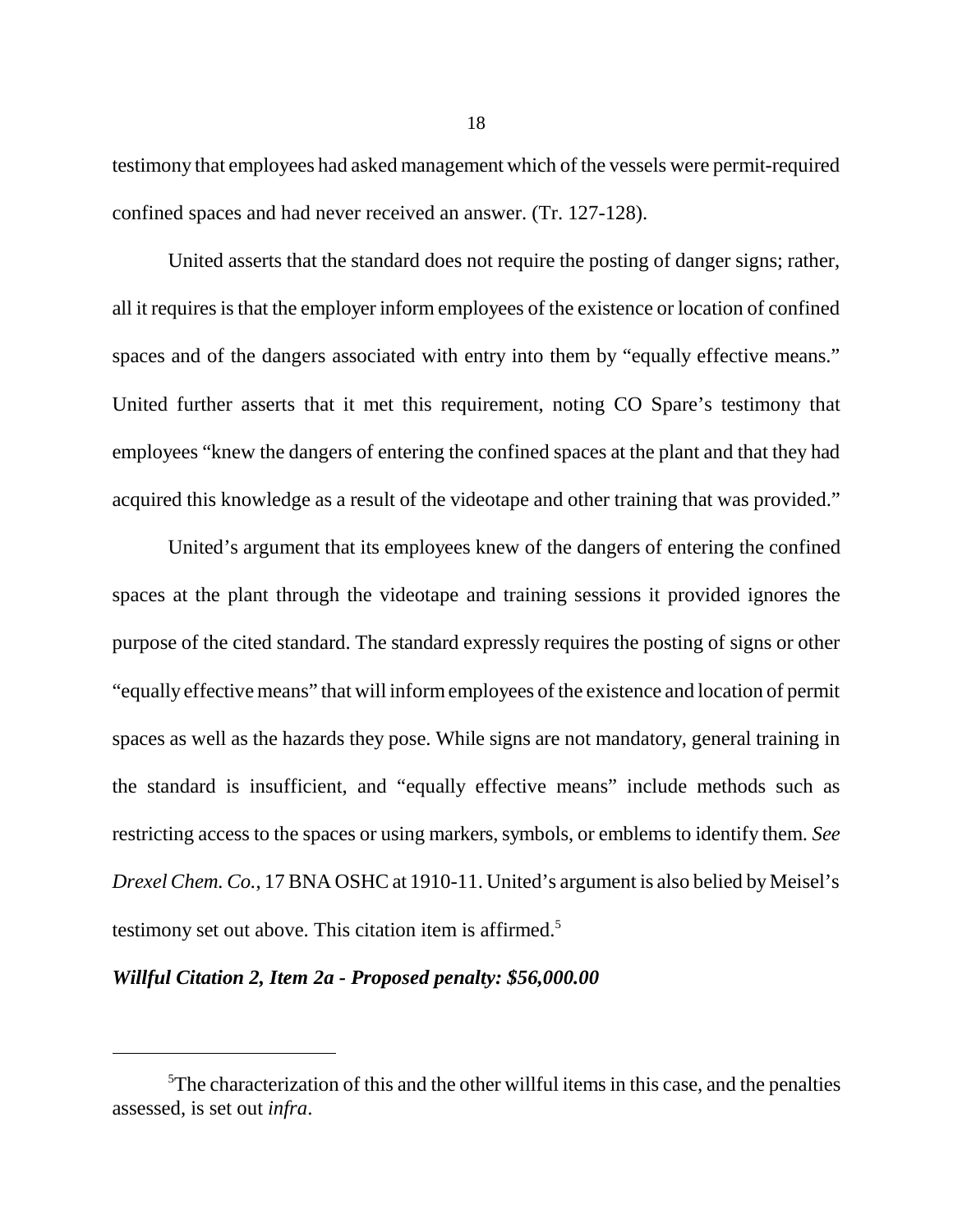29 CFR 1910.146(c)(4): If the employer decides that its employees will enter permit spaces, the employer shall develop and implement a written permit space program that complies with this section. The written program shall be available for inspection by employees and their authorized representatives.

The Secretary asserts that United did not comply with the cited standard because it used a generic "fill-in-the-blank" program that was not filled in and was not site specific. United concedes its program was not site specific, but asserts that it met the standard because it used the program "as a reference guide to develop and implement means, procedures and practices for safe entry by the production employees into confined spaces." Regardless, I find that United did not comply with the standard. The subject standard requires the employer, *inter alia*, to: implement measures to prevent unauthorized entry; specify acceptable entry conditions, isolate and purge, inert, flush or ventilate the space; verify that conditions are acceptable for entry; designate persons having active roles in entry operations and provide them the required training; develop and implement rescue procedures and procedures for summoning rescue and emergency services; develop and implement a system for the preparation and use of entry permits. *See Drexel Chem. Co.*, 17 BNA OSHC at 1911-12. Based on my findings *supra*, as well as those *infra*, United's generic written program did not meet these requirements. This citation item is accordingly affirmed.

#### *Willful Citation 2, Item 2b*

29 CFR 1910.146(d)(3): Under the permit space program required by [29 CFR 1910.146(c)(4)], the employer shall: Develop and implement the means, procedures, and practices necessary for safe permit space entry operations, including, but not limited to, the following: (i) Specifying acceptable entry conditions; (ii) Isolating the permit space; (iii) Purging, inerting, flushing, or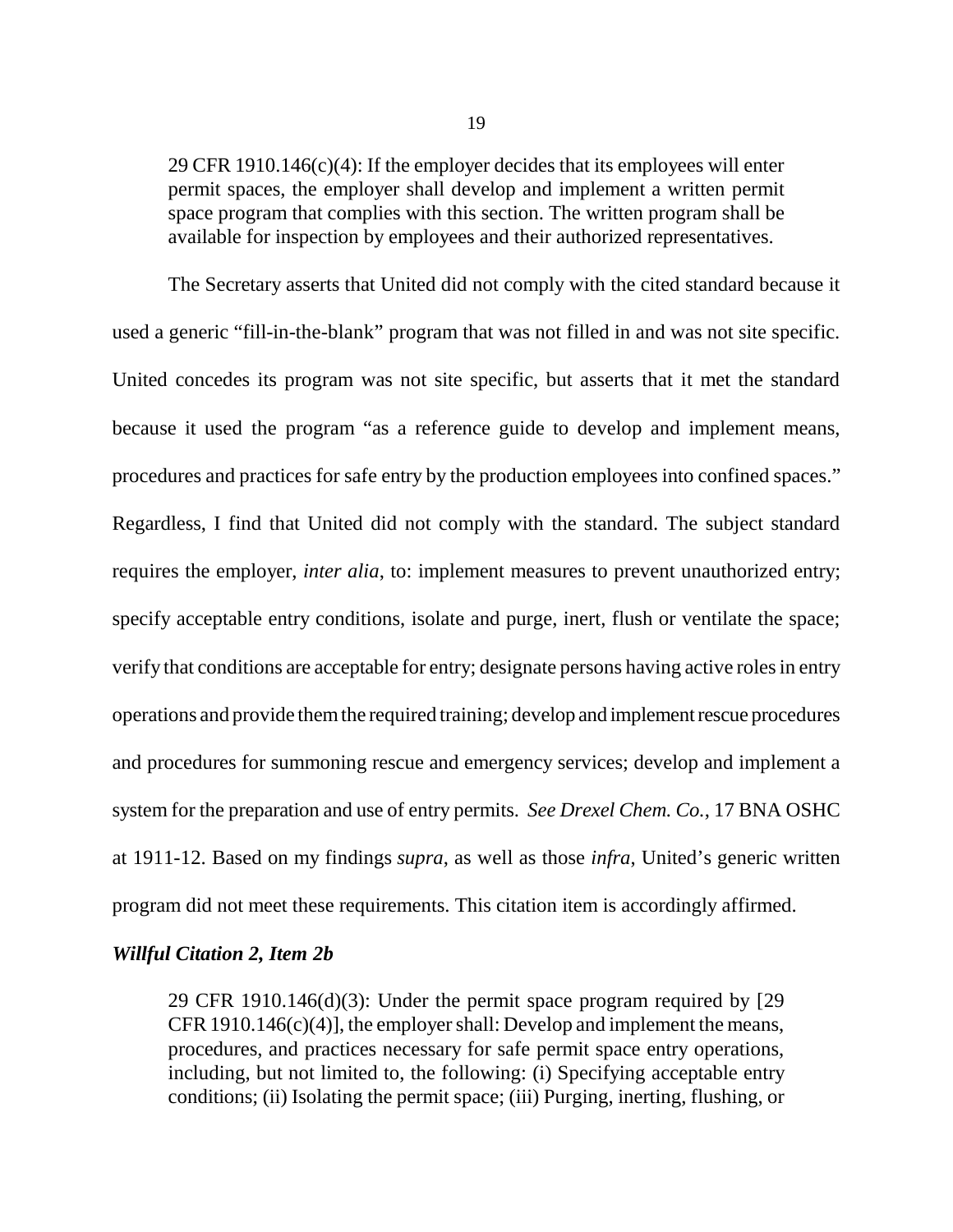ventilating the permit space as necessary to eliminate or control atmospheric hazards; (iv) Providing pedestrian, vehicle, or other barriers as necessary to protect entrants from external hazards; and (v) Verifying that conditions in the permit space are acceptable for entry throughout the duration of an authorized entry.

The Secretary asserts that United did not comply with the standard because it had no atmospheric testing equipment and could not specify acceptable entry conditions or verify that conditions remained acceptable throughout the duration of an authorized entry.<sup>6</sup> The Secretary also asserts that United did not establish procedures for ensuring that hazards in permit spaces were controlled, that it did not purge, inert, flush, or ventilate its permit spaces before employees entered, and that it had no barriers set up to protect entrants from external hazards. (Tr. 129, 133, 174, 233). *See also Trinity Indus.*, 1997 WL 166156 OSHRC (No. 95-455, 1997). For these reasons, and those set out in item 2a, *supra*, this item is affirmed.

### *Willful Citation 2, Item 3 - Proposed Penalty: \$56,000.00*

29 CFR 1910.146(d)(l): Under the permit space program required by [29 CFR  $1910.146(c)(4)$ ], the employer shall: Implement the measures necessary to prevent unauthorized entry.

United admits that on a few occasions, "employees apparently entered confined spaces to retrieve items that had fallen into the vessels." United nonetheless asserts that the record does not establish a violation of the cited standard because the Secretary "failed to offer any credible evidence of how Respondent was supposed to prevent unauthorized entry

 $6$ Acceptable entry conditions are those that must exist in a permit space to allow entry and to ensure that employees involved with a permit-required confined space entry can safely enter into and work within the space. *See* 29 C.F.R. 1910.146(b).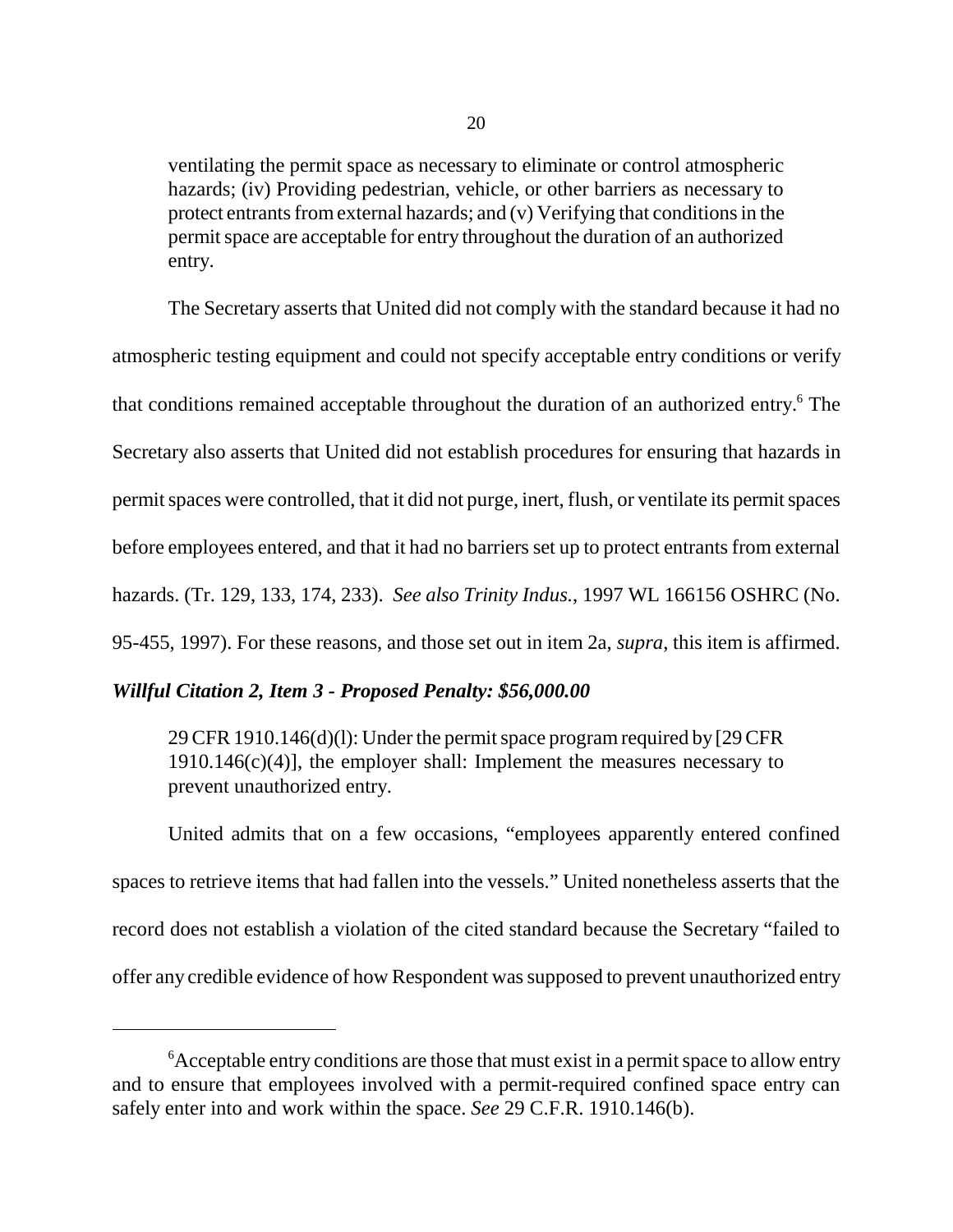to kettles in violation of company procedure." However, the preamble to the confined space standard states that "employers [are required] to take whatever steps are necessary to prevent unauthorized employees into permit spaces."*See* 58 Fed. Reg. 4462, 4495 (1993). Moreover, United's assertion is nothing more than an attempt to shift the burden of proof. The evidence of record shows that employees made unauthorized entries into permit spaces, and United's contention that such acts were unpreventable employee misconduct was considered and rejected in item 2a of serious citation 1, *supra*. This citation item is affirmed.

#### *Willful Citation 2, Item 4a - Proposed Penalty: \$56,000.00*

29 CFR 1910.146(d)(2): Under the permit space program required by [29 CFR 1910.146 $(c)(4)$ ], the employer shall: Identify and evaluate the hazards of permit spaces before employees enter them.

The record shows United had no atmospheric testing equipment at the site and that employees, before entering a tank or kettle, would smell the contents. (Tr. 81, 117-118, 132). The Secretary asserts that this was an inadequate method of identifying and evaluating the hazards of a confined space before entry. United, however, asserts that it "did not violate [this regulation] because the record does not support a finding (i) that an evaluation of entry conditions was not made or (ii) that Mr. Meisel was exposed to any hazards resulting from a lack of monitoring equipment on July 10, 1997." I disagree. As set out in the preamble to the confined space standard, the employer must identify and evaluate permit spaces before entry, so that entry can be safely planned for and authorized. *See* 58 Fed. Reg. 4462, 4496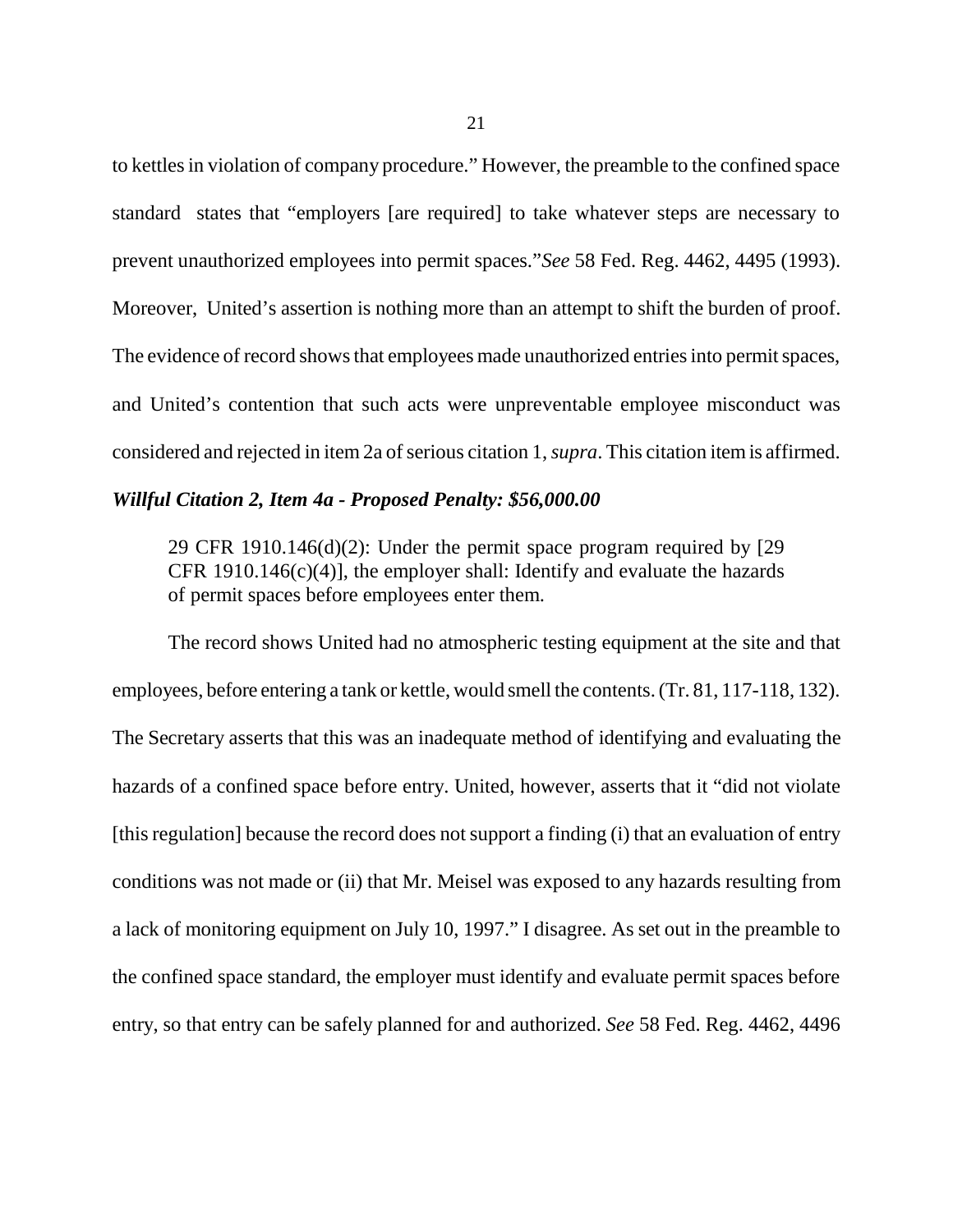22

(1993). In my opinion, this requirement cannot be met without monitoring equipment, and,

as United had no such equipment, it violated the standard. This citation item is affirmed.

## *Willful Citation 2, Item 4b*

29 CFR 1910.146 $(d)(5)(i)$ : Under the permit space program required by [29] CFR 1910.146 $(c)(4)$ ], the employer shall: Evaluate permit space conditions as follows when entry operations are conducted: Test conditions in the permit space to determine if acceptable entry conditions exist before entry is authorized to begin \*\*\*

In Stipulation 11, United admitted that (1) the standard applies and (2) "the conditions observed during the investigation failed to comply with the requirements of the standard." United does not, however, stipulate to employee exposure or knowledge. (Tr. 18- 21).

As noted above, 29 C.F.R. 1910.146(d)(2) requires an employer to identify and evaluate the hazards of permit spaces before entry, while 29 C.F.R. 1910.146(d)(5)(i), the subject standard, requires the employer to test conditions in the permit space to determine if acceptable entry conditions exist before entry. Based on my conclusion in item 4a, monitoring equipment is also required to comply with the terms of the subject standard. This item is therefore affirmed. *See also* 58 Fed. Reg. 4462, 4498-99 (1993).

### *Willful Citation 2, Item 4c*

29 CFR 1910.146(d)(5)(ii): Under the permit space program required by [29 CFR 1910.146 $(c)(4)$ ], the employer shall: Test or monitor the permit space as necessary to determine if acceptable entry conditions are being maintained during the course of entry operations.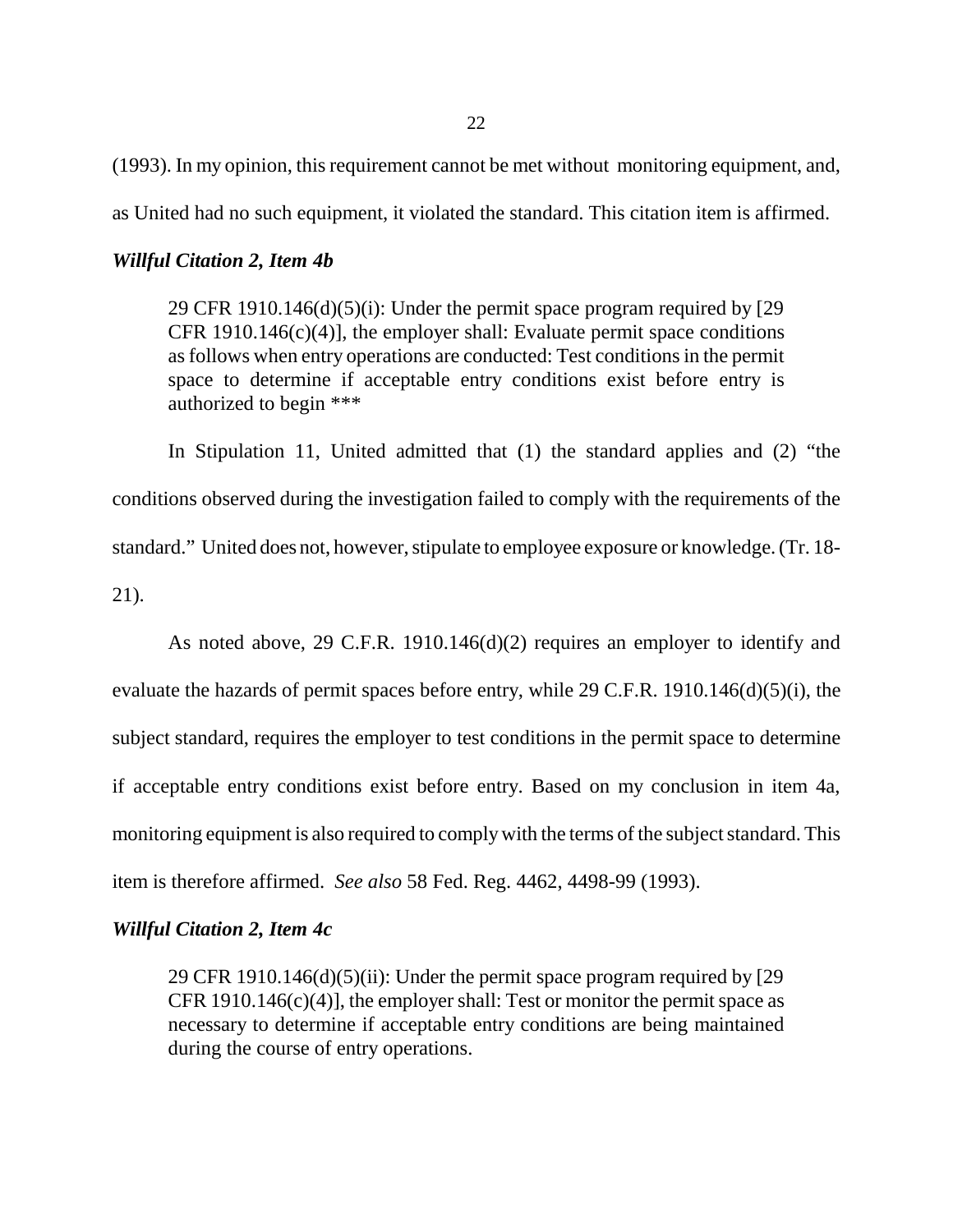In Stipulation 12, United admitted that (1) the standard applies and (2) "the conditions observed during the investigation failed to comply with the requirements of the standard." United does not stipulate to employee exposure or to knowledge. (Tr. 18-21). Regardless, for the same reasons set forth in the preceding discussions, this item is also affirmed.

### *Willful Citation 2, Item 5 - Proposed penalty: \$56,000.00*

29 CFR 1910.146 $(d)(4)(i)$ : Under the permit space program required by [29] CFR 1910.146(c)(4)], the employer shall provide: Testing and monitoring equipment needed to comply with  $[29$  CFR  $1910.146(d)(5)]$ .

The foregoing establishes that United did not have testing and monitoring equipment,

as specifically required by the cited standard. This item is accordingly affirmed.

## *Willful Citation 2, Item 6a - Proposed Penalty: \$56,000.00*

29 CFR 1910.146(d)(4)(viii): Under the permit space program required by [29 CFR 1910.146 $(c)(4)$ ], the employer shall provide: Rescue and emergency equipment needed to comply with  $[29$  CFR 1910.146(d)(9)] \*\*\*

The preamble to the confined space standard requires the employer to "provide the

equipment necessary for safe entry into and rescue from permit spaces at no cost to

employees, to maintain that equipment properly, and to ensure its proper use by employees."

*See* 58 Fed. Reg. 4462, 4497 (1993). The record shows that Drohn wore appropriate

respiratory protection to enter the kettle on the day of the accident and that he took with him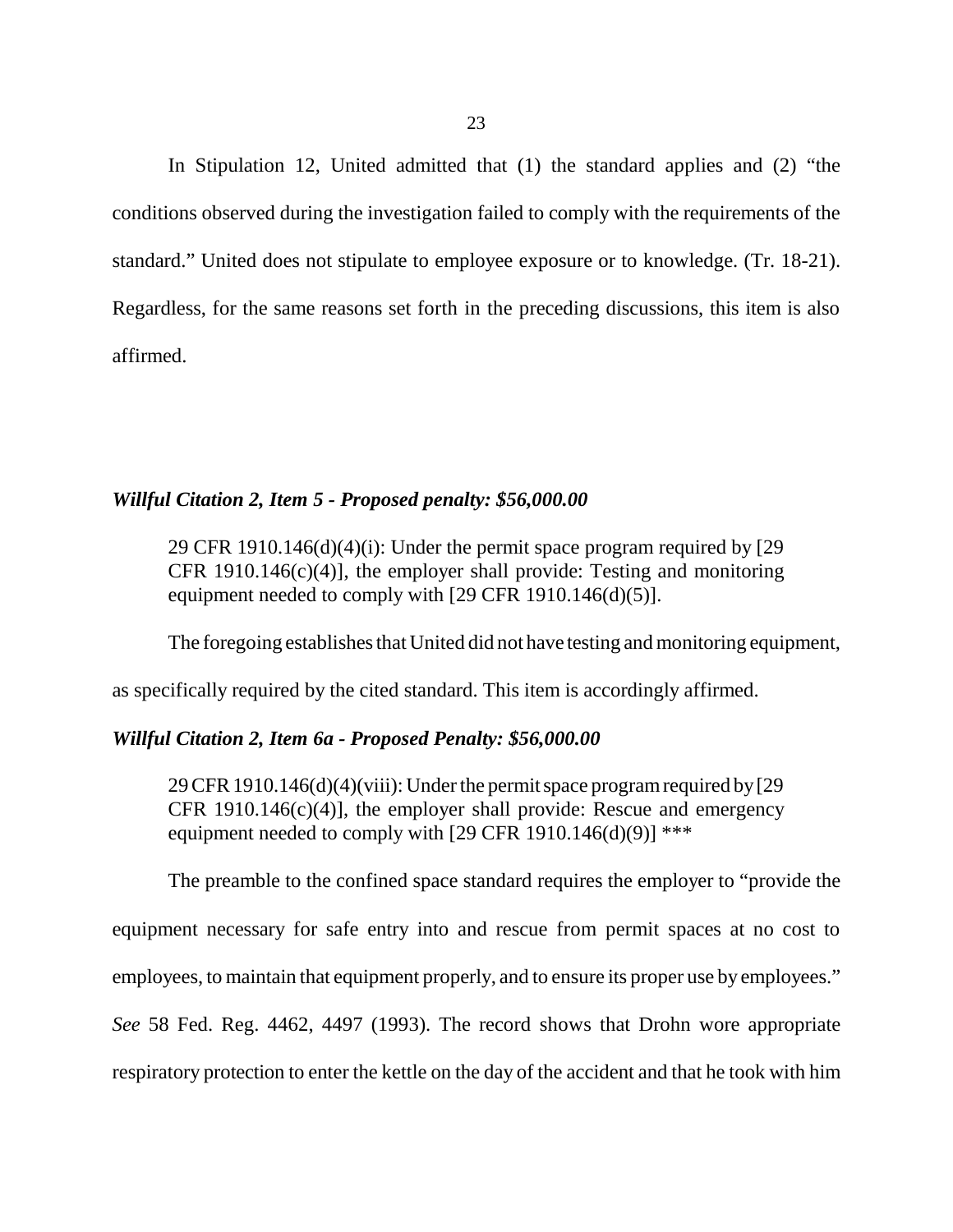a respirator, harness and rope to rescue Stephens; however, Drohn himself did not wear a harness and he was not attached to a rope. The record also shows that Stephens was removed from the kettle only with great difficulty, even with the harness and rope, and that United had no tripod or winch to facilitate employee rescues from vessels. (Tr. 86-88; 143-46; 227- 28; 236-38; 256; 272-74; 302; 423; 436; 532-35). On the basis of the record, United did not have all of the necessary equipment for safe entry into and rescue from permit spaces. This citation item is therefore affirmed.

## *Willful Citation 2, Item 6b*

29 CFR 1910.146(d)(9): Under the permit space program required by [29 CFR 1910.146(c)(4)], the employer shall: Develop and implement procedures for summoning rescue and emergency services, for rescuing entrants from permit spaces, for providing necessary emergency services to rescued employees, and for preventing unauthorized personnel from attempting a rescue.

The record shows that United did not develop and implement adequate procedures to carry out the requirements of the cited standard. (Tr. 125-26; 309; 537-39). This finding is supported by the company's rescue efforts on the day of the accident, which Meisel described as "pretty chaotic." (Tr. 86-88; 143-46; 236-38; 272-73). *See also* 58 Fed. Reg. 4462, 4501 (1993). In view of the record, United violated the cited standard. This item is affirmed.

## *Willful Citation 2, Item 7a - Proposed penalty: \$56,000.00*

29 CFR 1910.146(d)(6): Under the permit space program required by [29 CFR 1910.146(c)(4)], the employer shall: Provide at least one attendant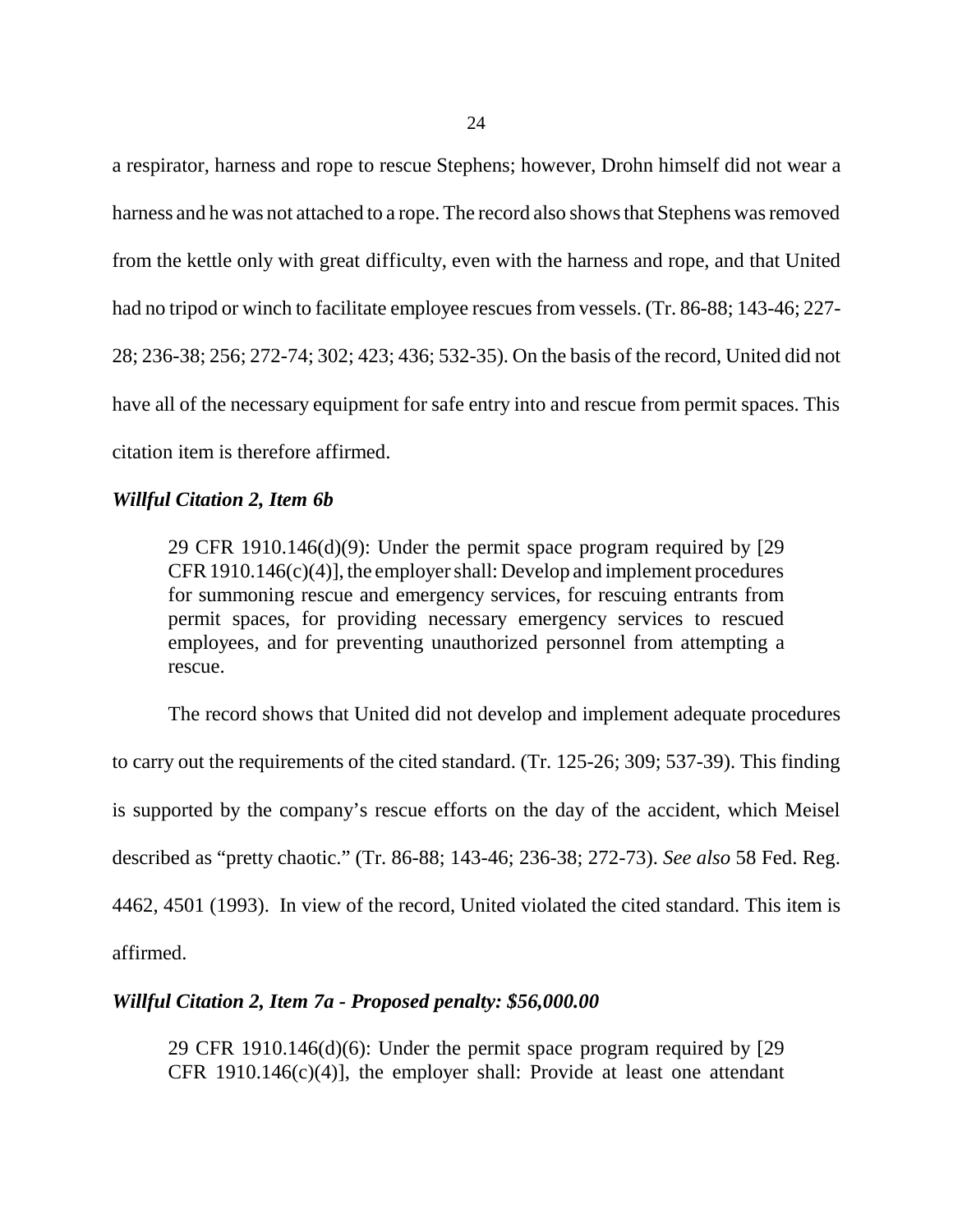outside the permit space into which entry is authorized for the duration of entry operations.

The discussion set out in item 2b of citation 1, *supra*, establishes that although United had a "buddy" system whereby employees were assigned as attendants for those who entered confined spaces, attendants were allowed to leave the areas of the vessels they were attending to perform work elsewhere. (Tr. 129; 133; 177-78). As stated in the preamble to the confined space standard, the employer is required to provide at least one attendant outside the permit space into which entry is authorized. An attendant can monitor more than one permit space, provided the attendant can keep an accurate count of and communicate with entrants, monitor activities inside and outside the spaces for hazards, and summon rescue services and keep unauthorized persons out of the spaces. One purpose of the standard is to protect authorized entrants from working in permit spaces that are not being adequately monitored. *See* 58 Fed. Reg. 4462, 4500-4501, 4518-20 (1993). In light of these requirements and the evidence of record, United did not comply with the cited standard. This item is affirmed.

#### *Willful Citation 2, Item 7b*

29 CFR 1910.146(i)(4): The employer shall ensure that each attendant: Remains outside the permit space during entry operations until relieved by another attendant.

Based on the foregoing discussion, United was also in violation of 29 C.F.R. 1910.146(i)(4). This citation item is accordingly affirmed.

#### *Willful Citation 2, Item 8a - Proposed penalty: \$56,000.00*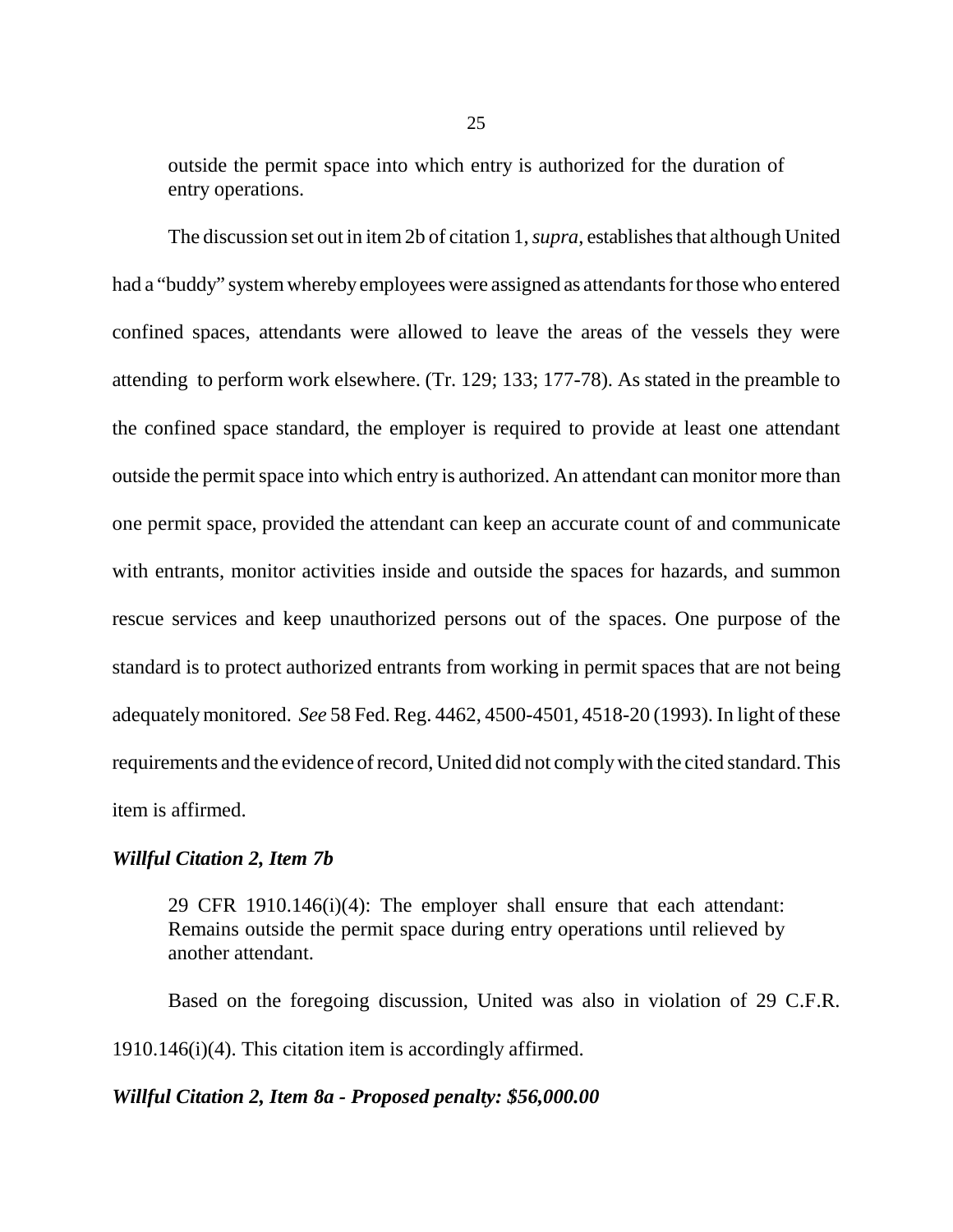29 CFR 1910.146(d)(10): Under the permit space program required by [29 CFR 1910.146 $(c)(4)$ ], the employer shall: Develop and implement a system for the preparation, issuance, use, and cancellation of entry permits as required by this section.

The record shows United did not develop and implement a system for the preparation,

issuance, use and cancellation of entry permits. (Tr. 225; 232; 306-07). This item is affirmed.

#### *Willful Citation 2, Item 8b*

29 CFR 1910.146(e)(l): Before entry is authorized, the employer shall document the completion of measures required by [29 CFR 1910.146(d)(3)] by preparing an entry permit.

In view of the disposition of item 8a, *supra*, United was also in violation of 29 C.F.R.

1910.146(e)(1). *See also* 58 Fed. Reg. 4462, 4496, 4504 (1993). This item is affirmed.

## *"Other" Citation 3, Items 1 and 2*

In Stipulations 13 through 15, United agreed it had violated 29 C.F.R. 1910.36(b)(6) and 29 C.F.R. 1910.1200(f)(5)(i), the standards cited in items 1 and 2 of citation 3. United also agreed the violations were non-serious and that a penalty of zero was appropriate. (Tr. 20-21). Items 1 and 2 of citation 3 are affirmed, and no penalties are assessed for these items.

### *Whether the Violations in Citation 2 were Willful*

A willful violation is one committed "with intentional, knowing or voluntary disregard for the requirements of the Act or with plain indifference to employee safety."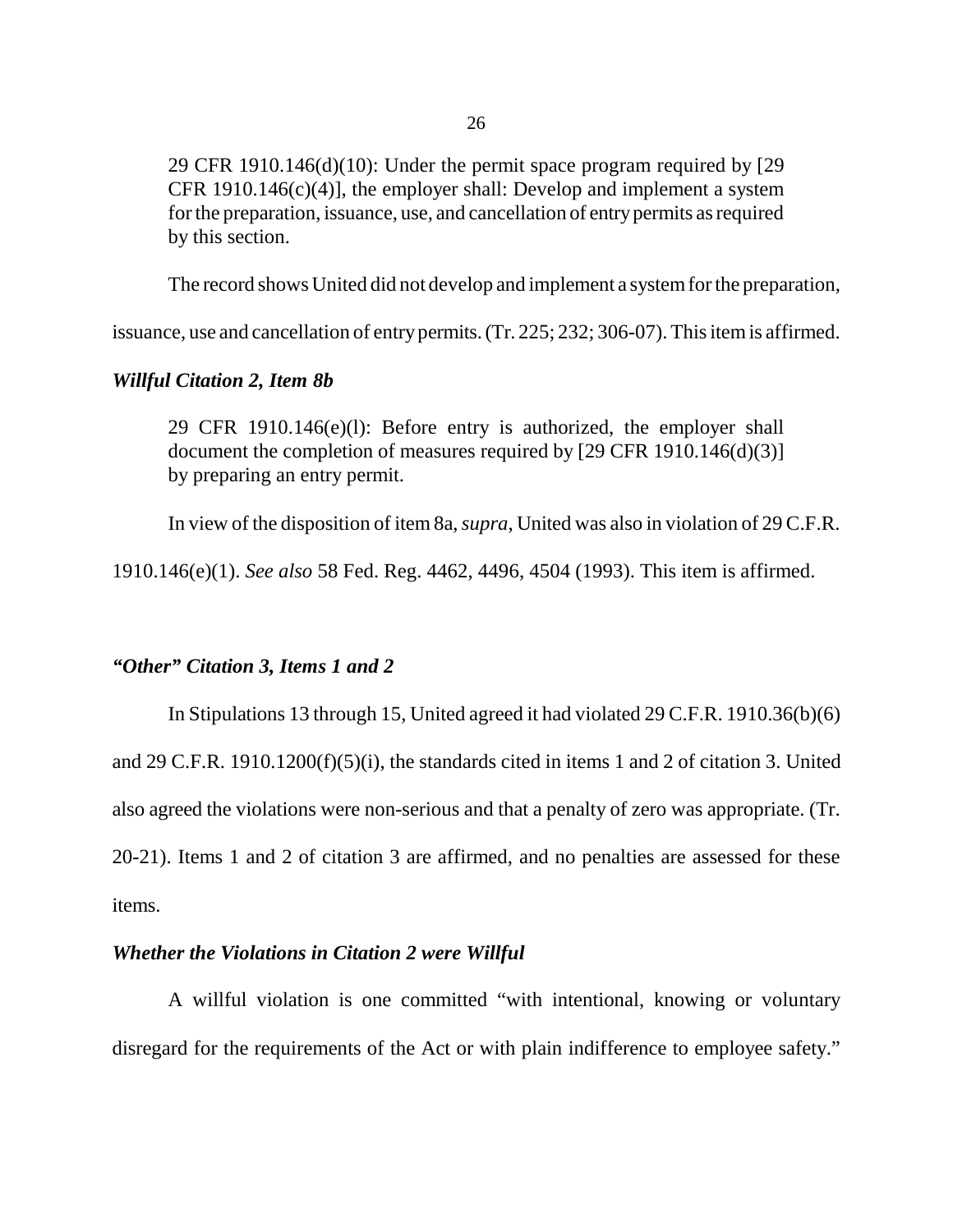*Williams Enter., Inc.*, 13 BNA OSHA 1249, 1246 (No. 85-355, 1987). As *Williams* goes on

to state:

A willful violation is differentiated by a heightened awareness -- of the illegality of the conduct or conditions -- and by a state of mind -- conscious disregard or plain indifference. There must be evidence that an employer knew of an applicable standard or provision prohibiting the conduct or condition and consciously disregarded the standard. Without such evidence of familiarity with the standard's terms, there must be evidence of such reckless disregard for employee safety or the requirements of the law generally that one can infer that if the employer had known of the standard or provision, the employer would not have cared that the conduct or conditions violated it. It is therefore not enough for the Secretary simply to show carelessness or lack of diligence in discovering or eliminating a violation; nor is a willful charge justified if an employer has made a good faith effort to comply with a standard or eliminate a hazard, even though the employer's efforts are not entirely effective or complete.

#### 13 BNA OSHC at 1256-57.

In support of the willful characterization, the Secretary notes OSHA cited Interstate's Pueblo, Colorado facility in 1996, that the citation alleged willful violations of the confined space standard, and that the citation was settled and became a final order of the Commission. The Secretary also notes that United has been a division of Interstate since 1993, that Joseph Puntureri, United's general manager, is the son of Albert Puntureri, Interstate's president, and that Joseph Puntureri knew of the citation issued to Interstate. Finally, the Secretary notes that Timothy Drohn had confined space training in 1988, that Drohn and Joseph Puntureri watched the confined space video along with the production employees in November of 1996, and that while Puntureri made notes at that time about what was needed to comply with the standard those measures were still not in effect on July 14, 1997. (Tr.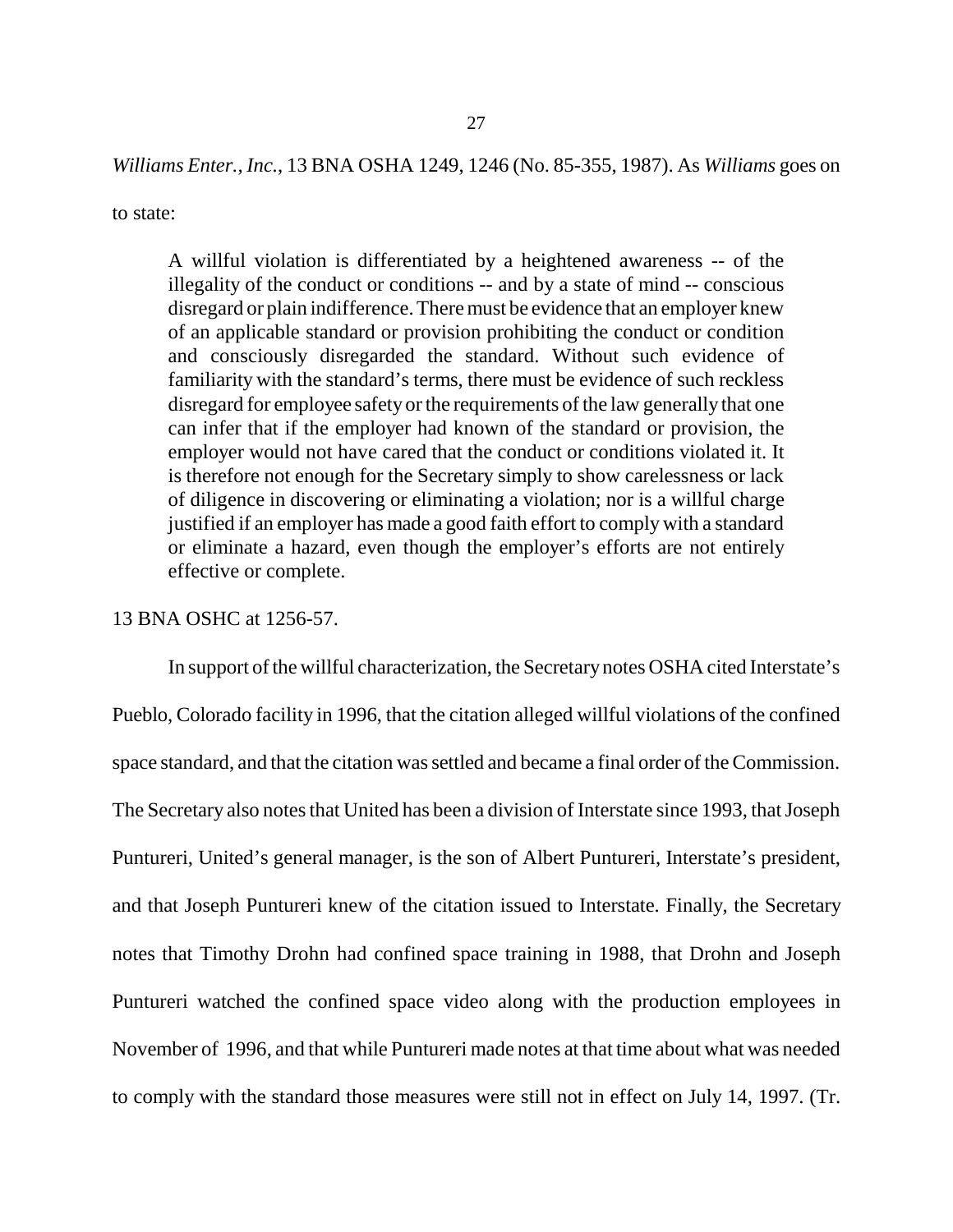190-95; 210-11; 219; 224-25; 232-33; 248-49; 293; 296; 522; 647-51; 686). *See also* Stipulations 21-23.

Notwithstanding the foregoing, I conclude the violations were not willful. The record shows that United had a generic confined space program in place, that in November 1996 the confined space video was shown to the production employees and the hazards of confined space entry were discussed at length, and that United had verbal work rules the employees generally understood and followed; in particular, employees before entering vessels were to obtain Drohn's authorization and to don full-face respirators with air supplied by an air line attached to an air pump. United also had a procedure whereby a "buddy" was to attend to an entrant working in a vessel, and the facility had some rescue equipment and a procedure for summoning emergency services. The opinion of Dr. Cali, United's expert, was that the employees knew that there were certain procedures in place and that everyone knew basically what their roles were. Dr. Cali also opined that United had a good faith belief it met the confined space requirements, although it lacked air monitoring and some rescue equipment as well as a written disciplinary procedure and permit form. (Tr. 749-57; 762-784).

In finding that the violations were not willful, I am well aware of the tragic accident that claimed the life of Bruce Stephens. I am also well aware of the deficits in United's confined space procedures and of my determination, *supra*, that United was in violation of 14 of the 15 standards set out in citation 2. Regardless, on the basis of the record before me,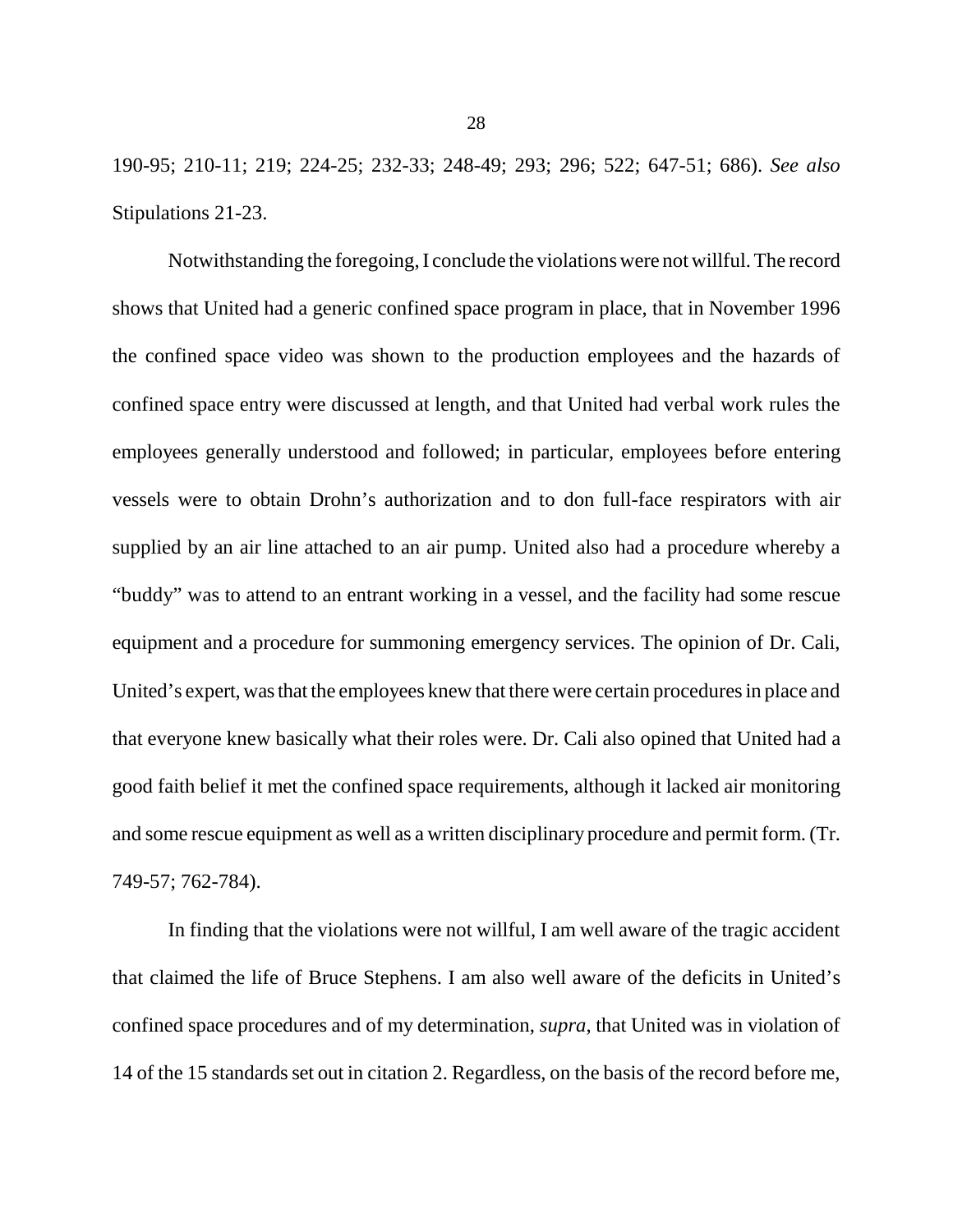I am simply not persuaded that United's conduct in this matter rises to the level of intentional disregard of the Act or plain indifference to employee safety. In this respect, I note Drohn's testimony that United always assumed the "worst case scenario" and required the use of the full-face respirator and air pump for entry into vessels. (Tr. 249-50). I note also the testimony of Joseph Puntureri that the showing of the confined space video in November of 1996 was a direct result of the citation issued to Interstate. (Tr. 293-95). Finally, I note the testimony of Puntureri indicating that he and Drohn had discussed what the facility needed after the viewing of the video and that United had taken steps to fulfill the requirements of the confined space standard. (Tr. 293-311). While United's failure to purchase all the necessary equipment and to comply with all the standard's requirements by the time of the accident certainly shows a lack of diligence, it does not, in my opinion, demonstrate willful conduct.

Having found that the willful characterization is inappropriate, it is nonetheless clear that the violations set out in citation 2 that have been affirmed were serious in that there was a substantial probability that death or serious physical harm could have resulted. *See* section 17(k) of the Act, 29 U.S.C. §666(k). Items 1b through 8b of citation 2 are therefore affirmed as serious violations. *Super Excavators, Inc.,* 15 BNA OSHC 1313 (No. 89-2253, 1991).

## *Penalty Assessment*

Once a contested case is before the Commission, the amount of the penalty proposed is just that -- a proposal. The Commission, as the final arbiter of penalties, makes the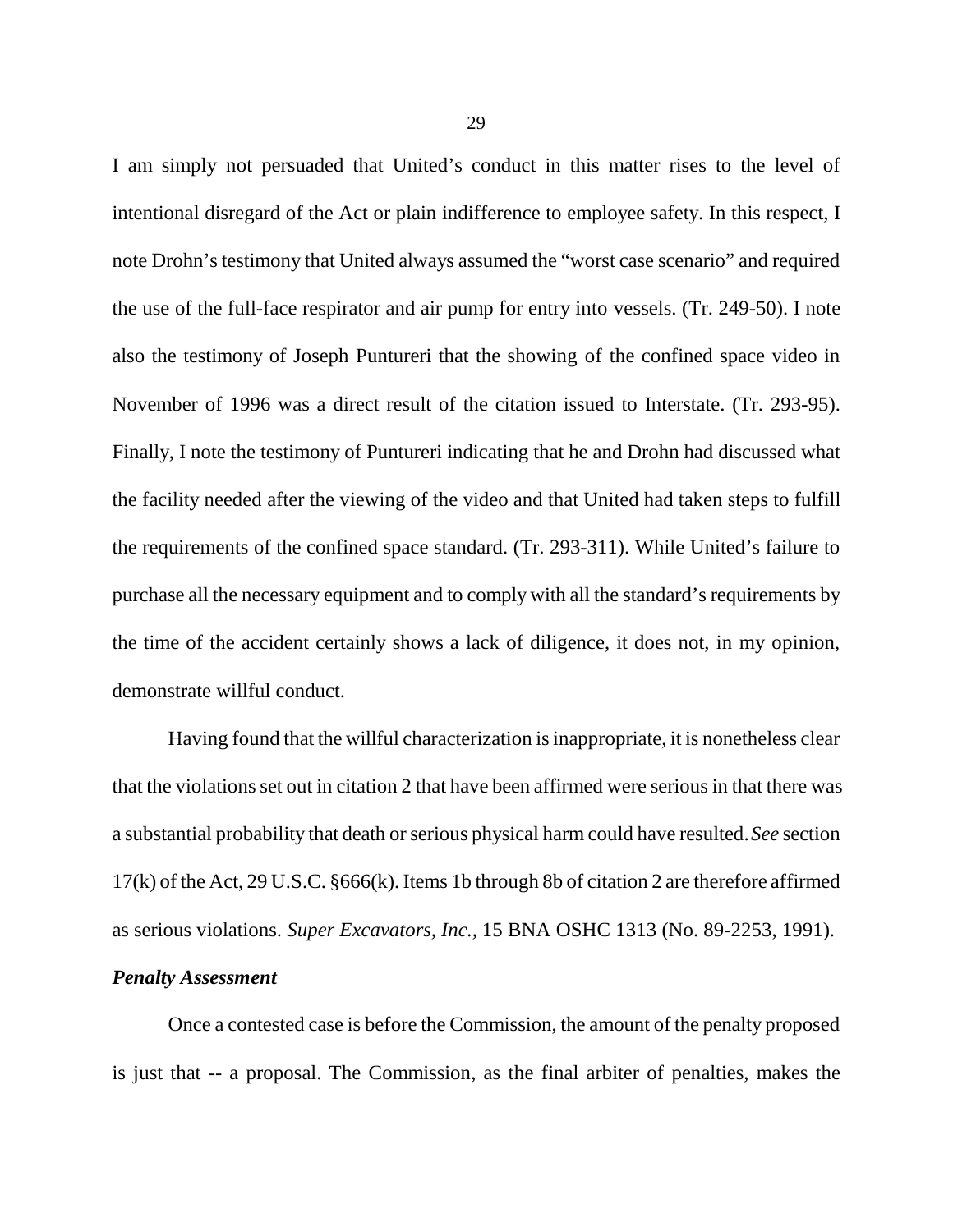determination of what constitutes an appropriate penalty. In so doing, the Commission must give due consideration to the four criteria under section 17(j) of the Act, 29 U.S.C. § 666(j). These penalty factors are the size of the employer's business, the gravity of the violation, the employer's good faith, and its prior history. The gravity of the offense is generally the principle element in the penalty assessment. *Nacirema Operating Co.*,1 BNA OSHC 1001 (No. 4, 1972); *Kus-Tum Builders, Inc.*, 10 BNA OSHC 1128 (No. 76-2644, 1981); *Trinity Indus., Inc.*, 15 BNA OSHC 1481 (No. 88-2691, 1992).

CO Spare used OSHA's Field Inspection Reference Manual (FIRM) to determine the proposed penalties. The FIRM requires consideration of the gravity of the violation, which includes the severity and probability of injury, as well as the size, good faith and history of the employer. With respect to the serious violations, CO Spare testified that she considered the gravity of each of the cited conditions to arrive at a base penalty, to which she applied reductions of 20 and 10 percent for size and history, respectively; the 20 percent reduction was based on Interstate's size, the 10 percent reduction was based on United's lack of history of prior violations, and no reduction for good faith was given. (Tr. 483-85; 491-92; 497-98). In light of the \$4,900 penalty proposed for item 2 of serious citation 1, which, like the items in citation 2, alleged a violation of the confined space standard, it is clear that the CO applied a 30 percent reduction to a gravity-based penalty of \$7,000.00, the maximum penalty that may be assessed for a serious violation.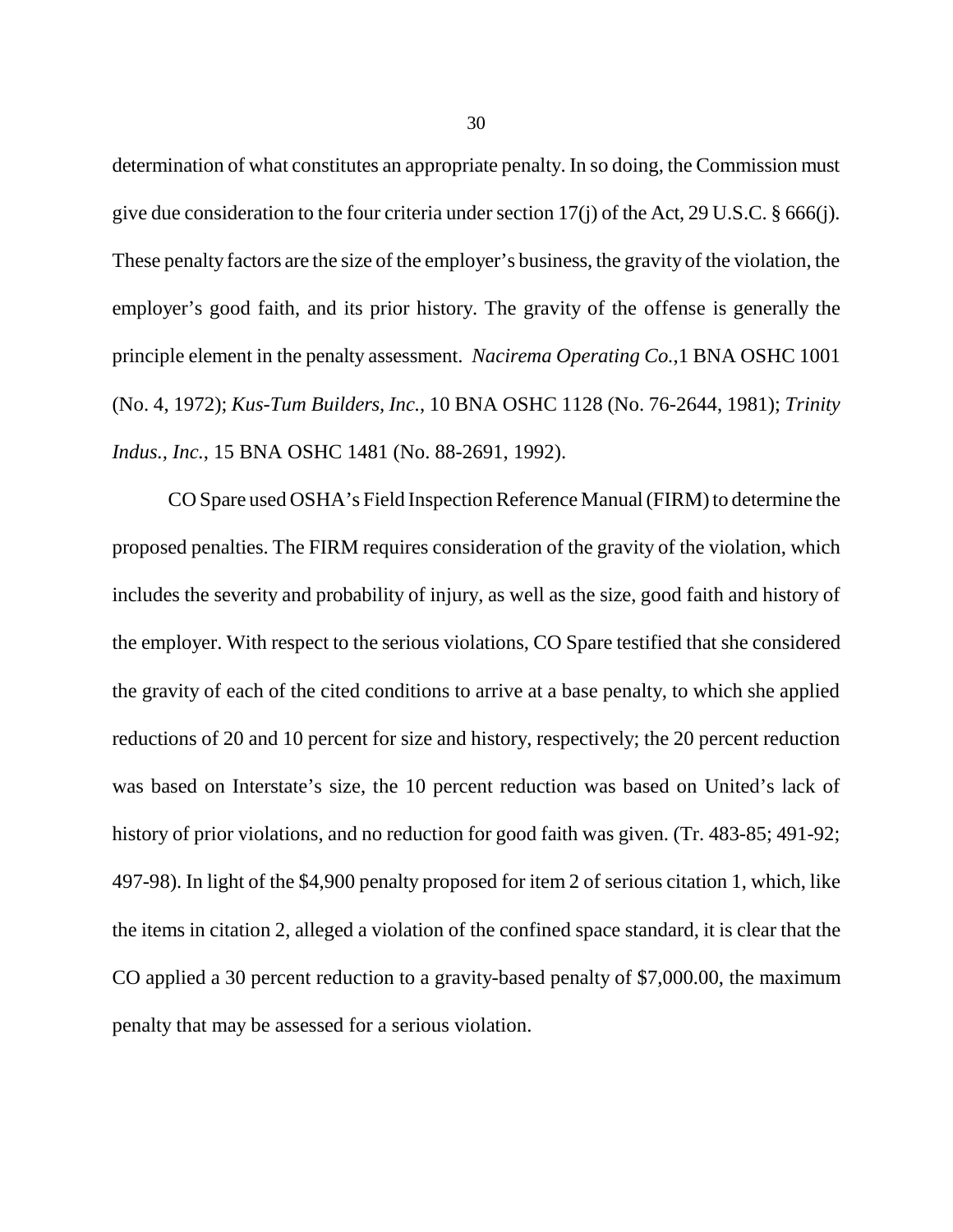United asserts that an additional 20 percent reduction for size should have been given, noting its small size and the fact that it is a separate entity from Interstate. United also asserts that the proposed penalties are improperly based on the fatality instead of the guidelines set out in the FIRM. I agree that a 40 percent reduction for size should have been used in this case, particularly since OSHA applied a 10 percent reduction based on United's history and not that of Interstate. However, I disagree that OSHA's decision to use the maximum gravity-based penalty of \$7,000.00 was improper. In fact, in view of the number of violations of the confined space standard, I conclude that it is appropriate to assess a separate penalty for each violation of that standard. I further conclude that no credit for good faith is due.

Based on the foregoing, an additional reduction of 20 percent for size will be applied to the items that have been affirmed in citation 1, resulting in a penalty assessment of \$750 each for items 1 and 3 and a penalty assessment of \$3,500 each for items 2a and 2b. With respect to citation 2, a penalty of \$3,500 each is assessed for items 1b through 8b.

#### *ORDER*

Based upon the foregoing decision, the disposition of the citation items, and the penalties assessed, is as follows:

| <b>Citation 1</b> | <b>Standard</b> | <b>Disposition</b> | <b>Classification</b> | <b>Civil Penalty</b> |
|-------------------|-----------------|--------------------|-----------------------|----------------------|
| Item 1            | 1910.119(j)(5)  | Affirmed           | Serious               | \$750                |
| Item 2a           | 1910.146(h)(1)  | Affirmed           | Serious               | \$3,500              |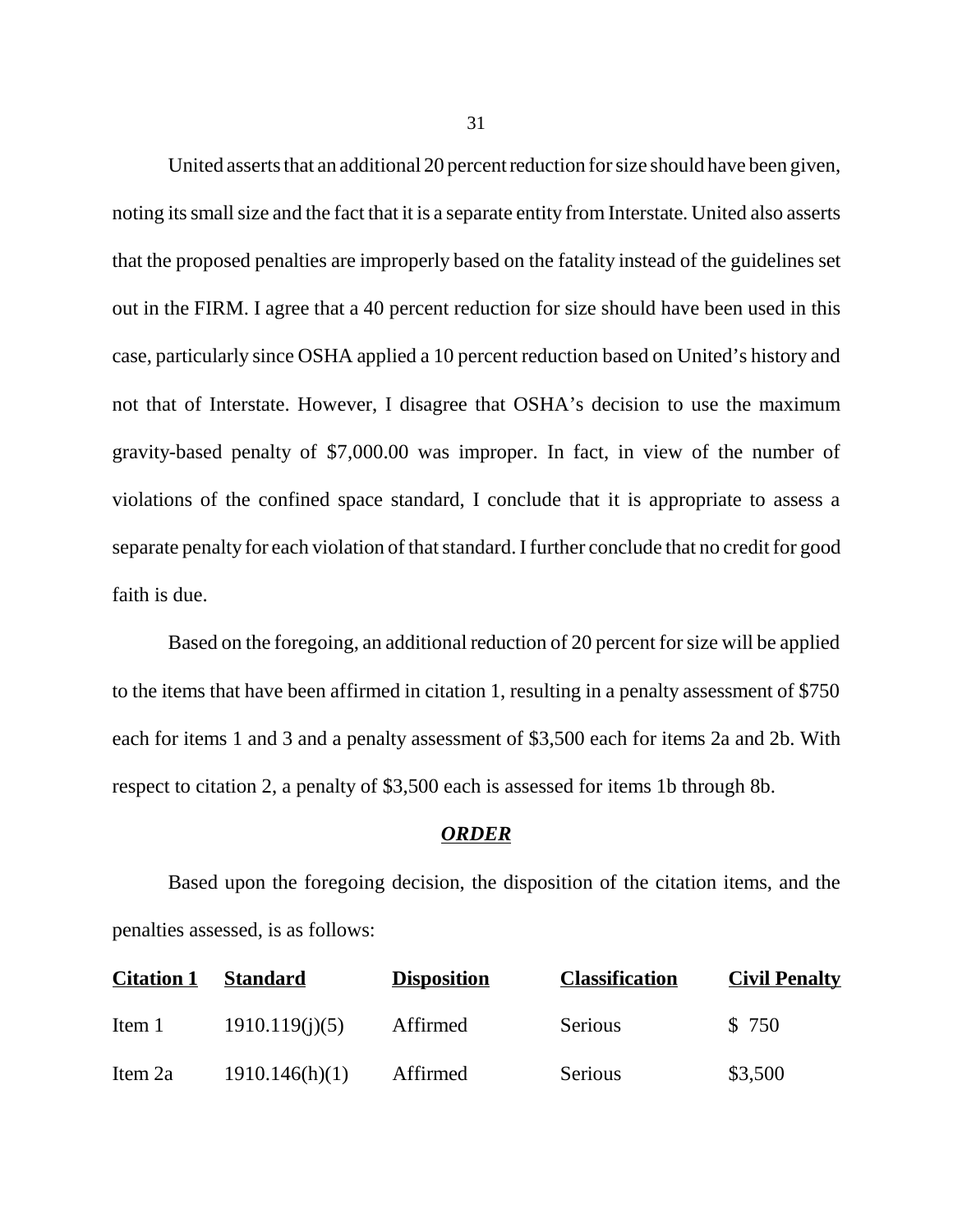| Item 2b           | 1910.146(i)(1)       | Affirmed           | Serious               | \$3,500              |
|-------------------|----------------------|--------------------|-----------------------|----------------------|
| Item 3            | 1910.147(c)(4)(i)    | Affirmed           | Serious               | 750<br>\$            |
| <b>Citation 2</b> | <b>Standard</b>      | <b>Disposition</b> | <b>Classification</b> | <b>Civil Penalty</b> |
| Item 1a           | 1910.146(c)(1)       | Vacated            |                       | $-0-$                |
| Item 1b           | 1910.146(c)(2)       | Affirmed           | Serious               | \$3,500              |
| Item 2a           | 1910.146(c)(4)       | Affirmed           | Serious               | \$3,500              |
| Item 2b           | 1910.146(d)(3)       | Affirmed           | Serious               | \$3,500              |
| Item 3            | 1910.146(d)(1)       | Affirmed           | Serious               | \$3,500              |
| Item 4a           | 1910.146(d)(2)       | Affirmed           | Serious               | \$3,500              |
| Item 4b           | 1910.146(d)(5)(i)    | Affirmed           | Serious               | \$3,500              |
| Item 4c           | 1910.146(d)(5)(ii)   | Affirmed           | Serious               | \$3,500              |
| Item 5            | 1910.146(d)(4)(i)    | Affirmed           | Serious               | \$3,500              |
| Item 6a           | 1910.146(d)(4)(viii) | Affirmed           | Serious               | \$3,500              |
| Item 6b           | 1910.146(d)(9)       | Affirmed           | Serious               | \$3,500              |
| Item 7a           | 1910.146(d)(6)       | Affirmed           | Serious               | \$3,500              |
| Item 7b           | 1910.146(i)(4)       | Affirmed           | Serious               | \$3,500              |
| Item 8a           | 1910.146(d)(10)      | Affirmed           | Serious               | \$3,500              |
| Item 8b           | 1910.146(e)(1)       | Affirmed           | Serious               | \$3,500              |
| <b>Citation 3</b> | <b>Standard</b>      | <b>Disposition</b> | <b>Classification</b> | <b>Civil Penalty</b> |
| Item 1            | 1910.36(b)(6)        | Affirmed           | Other                 | $-0-$                |

32